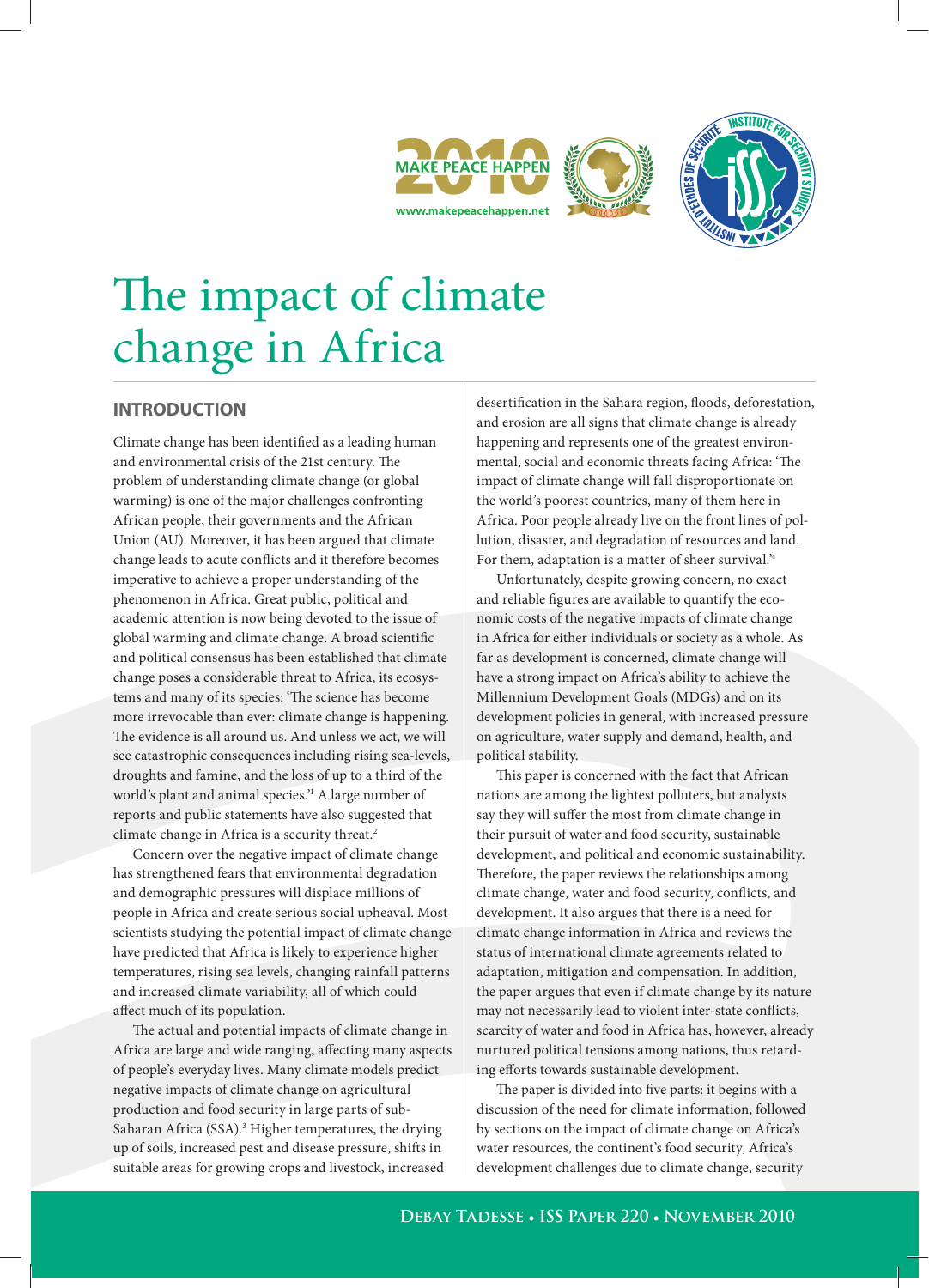threats facing the continent, and the AU position on climate change. The paper concludes with recommendations and a suggested way forward.

Any attempt to understand the impacts of climate change on Africa is fraught with difficulties. While some of the impacts are known and relatively well understood, there is still great uncertainty about the key climate processes and their consequences. Climate change is already having substantial impacts on Africa. Successfully adapting to these impacts is crucial to achieving the continent's development objectives. Both observational records and climate projections provide strong evidence that freshwater resources in particular are vulnerable and have the potential to be strongly affected, leading to additional pressure on water availability, accessibility, supply and demand in Africa.<sup>5</sup>

#### **THE NEED FOR CLIMATE INFORMATION**

There is no internationally agreed definition of the term 'climate change', which has resulted in differences of opinion on the issue. Climate change can refer to longterm changes in average weather conditions covering all changes in the climate system, including the drivers of change, the changes themselves and their effects; or can refer only to human-induced change in the climate system. There is also no agreement on how to define the term 'climate variability'.<sup>6</sup> Climate has been in a constant state of change throughout the earth's 4.5-billion-year history, but most of these changes occur on astronomical or geological time scales, and are too slow to be observed on a human scale.7

On the other hand, it is known that the climate system is highly complex and consists of:

- The atmosphere: gaseous matter above the earth's surface
- The hydrosphere: liquid on or below the earth's surface
- The cryosphere: snow and ice on or below the earth's surface
- The lithosphere: earth's land surface (e.g. rock, soil and sediment)
- The biosphere: earth's plants and animal life, including humans<sup>8</sup>

There is still much to understand about the African climate, its drivers and the links to global warming. Despite considerable progress in African meteorological science, we are still not confident about the major climate trends either at the continental level or for individual countries. Most analyses of the impact of climate change that have influenced United Nations Framework Convention on Climate Change (UNFCCC) agreements

focus on medium- to long-term projections of carbon emissions and forecasting models of global warming, and cover mainly countries and regions for which relevant data is readily available. This leaves out most countries and regions within Africa due to unavailable data and trajectories. Knowledge and access to information are essential for effective environmental management and have significant impacts on the economy and the livelihood choices people make.

If governments are to make informed and transformative choices concerning climate change, they require the best and most up-to-date science. Climate information exists that could improve decision making within these sectors, thereby mitigating the effects of adverse climate. But at present this information is seldom incorporated in policy formulation processes and development decisions. A recent study by the International Research Institute for Climate and Society (IRI) found gaps in four main areas:

- Integrating climate into policy
- Integrating climate into practice
- Climate services
- $\blacksquare$  Climate data<sup>9</sup>

IRI concluded that a major, continent-wide effort to integrate climate risk management into climate-sensitive development processes at all levels is an urgent and top priority requirement for Africa today.10 Moreover, during the IRI study, problems were also identified in terms of a lack of evidence regarding both the impact of climate variability on climate-sensitive development outcomes and the benefits of climate information to improve these outcomes.11 Raising awareness of climate information and providing evidence of its value to decision makers in climate-sensitive sectors are thus important challenges that must be met.

In the field of climate change, there is still much uncertainty about the probabilities of various possible changes occurring in specific locations. This can be dealt with by investing in improved information to reduce the degree of local uncertainty or by spreading the uncertain risk through some form of global network. Knowledge about the future will always be uncertain, but the current high degree of uncertainty about the potential local impacts of climate change could be reduced through improving the science. Other priorities include recognising the need for decision making in the face of uncertainty, and bridging the gap between scientific and traditional perceptions of climate change.

# **Climate information**

There are three types of climate information: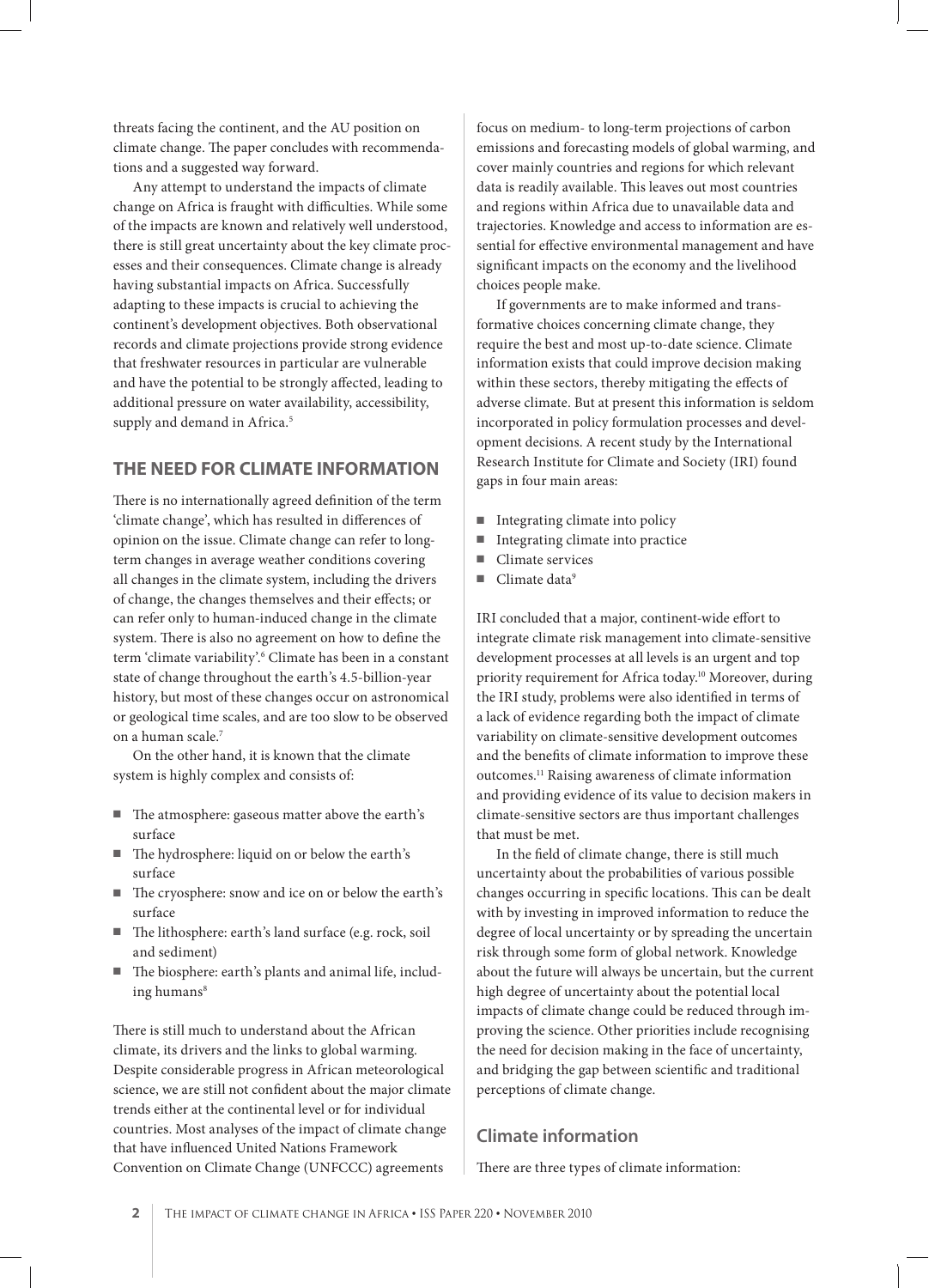- Historical data, which helps to elucidate trends, provides climate statistics, sets a context for current data, and allows variability and the occurrence of extremes to be quantified
- Real-time data, i.e. current climate observations, which aids short-term predictions of the consequences of specific weather events, e.g. heavy rainfall leading to flooding
- Climate forecasts, i.e. predictions of the climate, ranging from long-term weather forecasts, through seasonal forecasts, to medium-term (10–30 years) and long-term climate change projections<sup>12</sup>

Most of the sectors on which development efforts focus are climate sensitive, including agriculture, health, energy, transport and water resources. Incorporating climate knowledge into these efforts could greatly enhance their effectiveness, yet the opportunities for doing this are largely being missed in Africa. It is becoming clear that what is needed is an integrated approach that incorporates climate science into multidisciplinary development planning and projects. The climate tools used in such an approach will enhance stakeholders' decisions making by providing relevant new information that they can incorporate into practice. Climate is affecting development in Africa. Strengthening livelihoods by improving agricultural productivity, diversifying on- and off -farm activities, providing better access to markets and market information, and improving infrastructure

will reduce poor people's vulnerability to climate variability and extremes.

# **THE IMPACT OF CLIMATE CHANGE ON AFRICA'S WATER RESOURCES**

Water resources in particular comprise one sector that is highly dependent on and influenced by climate change. A number of countries in Africa already experience considerable water stress as a result of insufficient and unreliable rainfall that changes rainfall patterns or causes flooding. Climate change is real, and its impact is already being felt. It has affected the people of Africa and its food systems that are already vulnerable. The population in SSA is expected to increase from 700 million in 2007 to 1 100 million in 2030 and 1 500 million by 2050, and populations will become increasingly urban.<sup>13</sup> Overall water demand can therefore be expected to more than double in the first half of the 21st century, without considering rises in per capita demand for food and water.

Agriculture, which provides a livelihood for about three-quarters of Africa's population, is mainly rain fed. Severe and prolonged droughts, flooding, and loss of arable land due to desertification and soil erosion are reducing agricultural yields and causing crop failure and loss of livestock, which endanger rural and pastoralist populations. The Horn of Africa's pastoralist areas (Ethiopia-Kenya-Somalia border) have been severely impacted by recurrent droughts.<sup>14</sup>

| <b>Factor affected</b>                                        | Low-warming scenario                                                     | Mid-warming scenario                                                                                                                                                                        | <b>High-warming scenario</b>                                                                                                                 |
|---------------------------------------------------------------|--------------------------------------------------------------------------|---------------------------------------------------------------------------------------------------------------------------------------------------------------------------------------------|----------------------------------------------------------------------------------------------------------------------------------------------|
| CO <sub>2</sub> atmospheric levels in parts per million (ppm) | 600 ppm                                                                  | 850 ppm                                                                                                                                                                                     | 1 550 ppm                                                                                                                                    |
| Global temperature increase                                   | $1,8^{\circ}$ C                                                          | $2.8^{\circ}$ C                                                                                                                                                                             | $4.0^{\circ}$ C                                                                                                                              |
| Global sea level rise                                         | $0,18-0,38$ m                                                            | $0,21-0,48$ m                                                                                                                                                                               | $0,26 - 0.59$ m                                                                                                                              |
| Water                                                         | 20-30% decrease in water<br>availability in vulnerable<br>areas          | Precipitation in sub-<br>tropical areas falls by up<br>to 20%<br>Annual mean rainfall<br>increases by 7% in East<br>Africa<br>Precipitation decrease of<br>20% along Mediterranean<br>coast | 30-50% decline in water<br>availability in Southern Africa                                                                                   |
| Agriculture and food                                          | 5-10% decline in African crop<br>yields                                  | 550 million additional people<br>at risk of hunger                                                                                                                                          | Decrease of 15-35% in<br>agricultural yields across<br>continent                                                                             |
| <b>Extreme events</b>                                         | Up to 10 million more people<br>affected by coastal flooding<br>globally | Coastal flooding affects<br>u.<br>between 11 and 170<br>million additional people<br>per year globally<br>$10-20%$ increase in<br>cyclone activity in the<br>southern Indian Ocean          | 420 million people<br>exposed to flooding<br>globally<br>Tens of millions displaced<br>by extreme weather<br>events and climate<br>processes |

**Table 1** Summary of climate change impacts in Africa by 2009

Source Adapted from Oli Brown et al (eds), *Climate change and security in Africa*, Nordic African Ministers of Foreign Affairs Forum, 2009, http://www.iisd.org/pdf/2009/climate\_change\_security\_africa.pdf (accessed August 2010)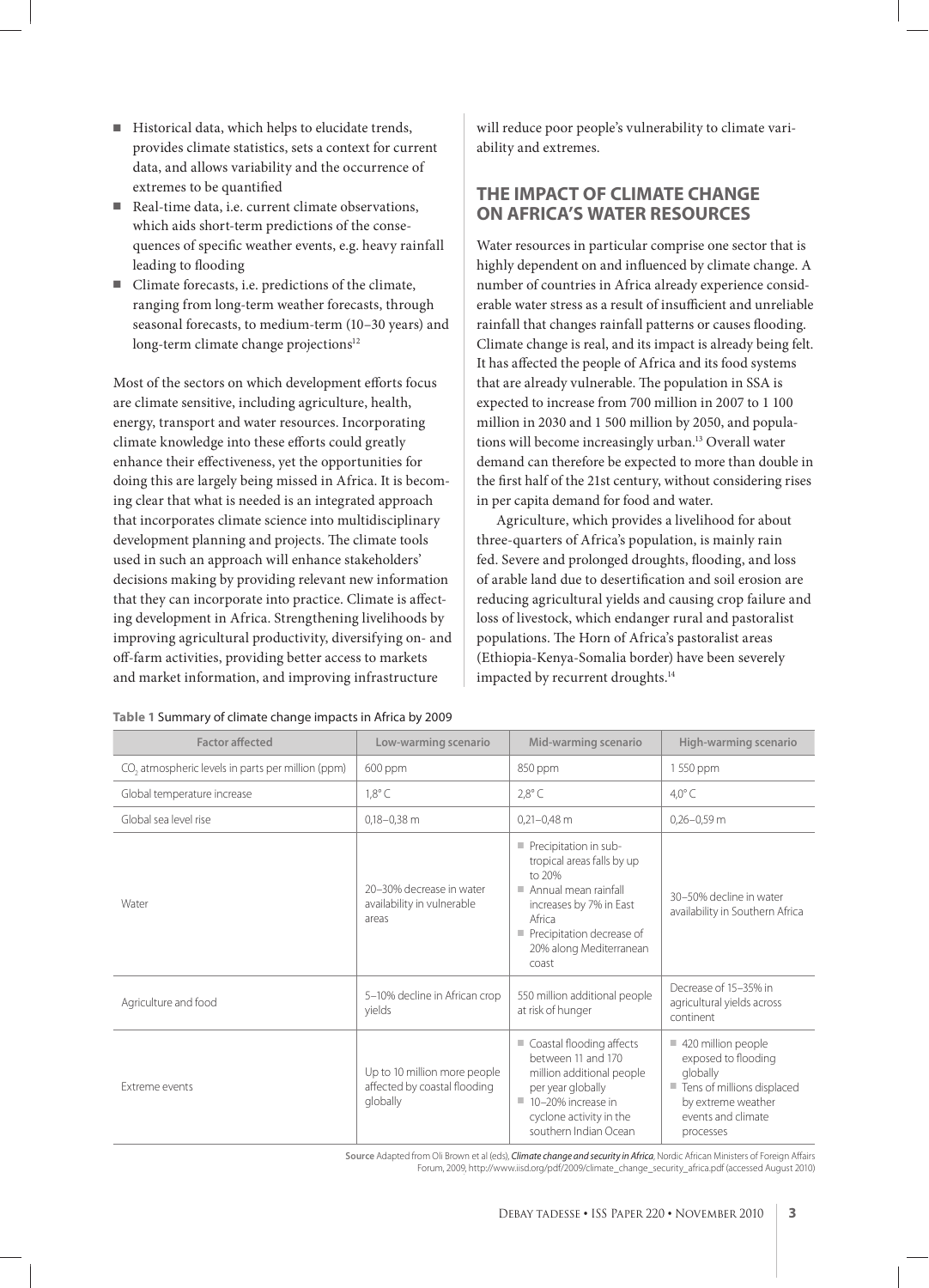In contrast to the lack of knowledge on the direction and magnitude of hydrological changes under different climate change scenarios, the prospects of demographic change in the 21st century because of the continent's overdependence on rain-fed agriculture, compounded by factors such as widespread poverty and weak capacity, are strong. The main longer-term impacts of climate change in Africa include changing rainfall patterns affecting agriculture and reducing food security; worsening water security; decreasing fish resources in large lakes due to rising temperatures and overfishing; rising sea levels affecting low-lying coastal areas with large populations; and rising water stress.<sup>15</sup> Therefore, increasing water availability and increasing the reliability of water in agriculture, i.e. through irrigation, is one of the preferred options to increase productivity and contribute to poverty reduction.

## **CLIMATE CHANGE AND FOOD SECURITY IN AFRICA**

The United Nations Development Programme warns that the progress in human development achieved over the last decade may be slowed down or even reversed by climate change, as new threats emerge to water and food security, agricultural production and access, and nutrition and public health. The impacts of climate change – sea-level rise, droughts, heat waves, floods and rainfall variation – could by 2080 push another 600 million people into malnutrition and increase the number of people facing water scarcity by 1.8 billion.16 A variety of climate and non-climatic processes influence flood processes, resulting in river floods, flash floods, urban floods, sewer floods, glacial lake outburst floods and coastal floods. Heavy precipitation events are projected to become more frequent in most regions throughout the

21st century. This would affect the risk of flash flooding and urban flooding.

Until recently, most assessments of the impact of climate change on food and agriculture sector have focused on the implications for food production and global supply food, with less consideration of other components of the food chain. In recent years, world food prices have skyrocketed, causing severe hardship for poor and vulnerable people throughout the world, and in particular in Africa. Between 2005 and 2008 world prices of rice, wheat and maize doubled, pushing more than 100 million people into poverty, including nearly 30 million people in Africa.<sup>17</sup> The causes of the food price crisis in Africa remained land degradation through outdated farming practices, inadequate power generation capacity and distribution networks, poorquality roads and port facilities, and lack of water storage and irrigation capacity that limited the development of agriculture, imperiled food security and held back trade in agriculture-based products.

Policy debates on the food crisis, such as the UN Food and Agriculture Organisation Food Summit in June 2008, failed to identify the role of sustainable land management in ensuring food security. Nevertheless, land degradation is one of the important long-term factors affecting people's vulnerability to weather extremes. Land degradation is also considered as one of the greatest environmental challenges facing Africa today and is a major impediment to meeting basic human needs.18 According to the recent Global Assessment of Land Degradation, nearly a quarter of the land surface of the world degraded between 1981 and 2003.19

Land degradation is also a result of poverty (e.g. cutting trees for farm land and energy), due to population pressure and lack of structural transformation of the



**Figure 1** Human activities causing soil degradation

**Source** Erosion, Wikipedia, http://en.wikipedia.org/wiki/Erosion (accessed 29 July 2010)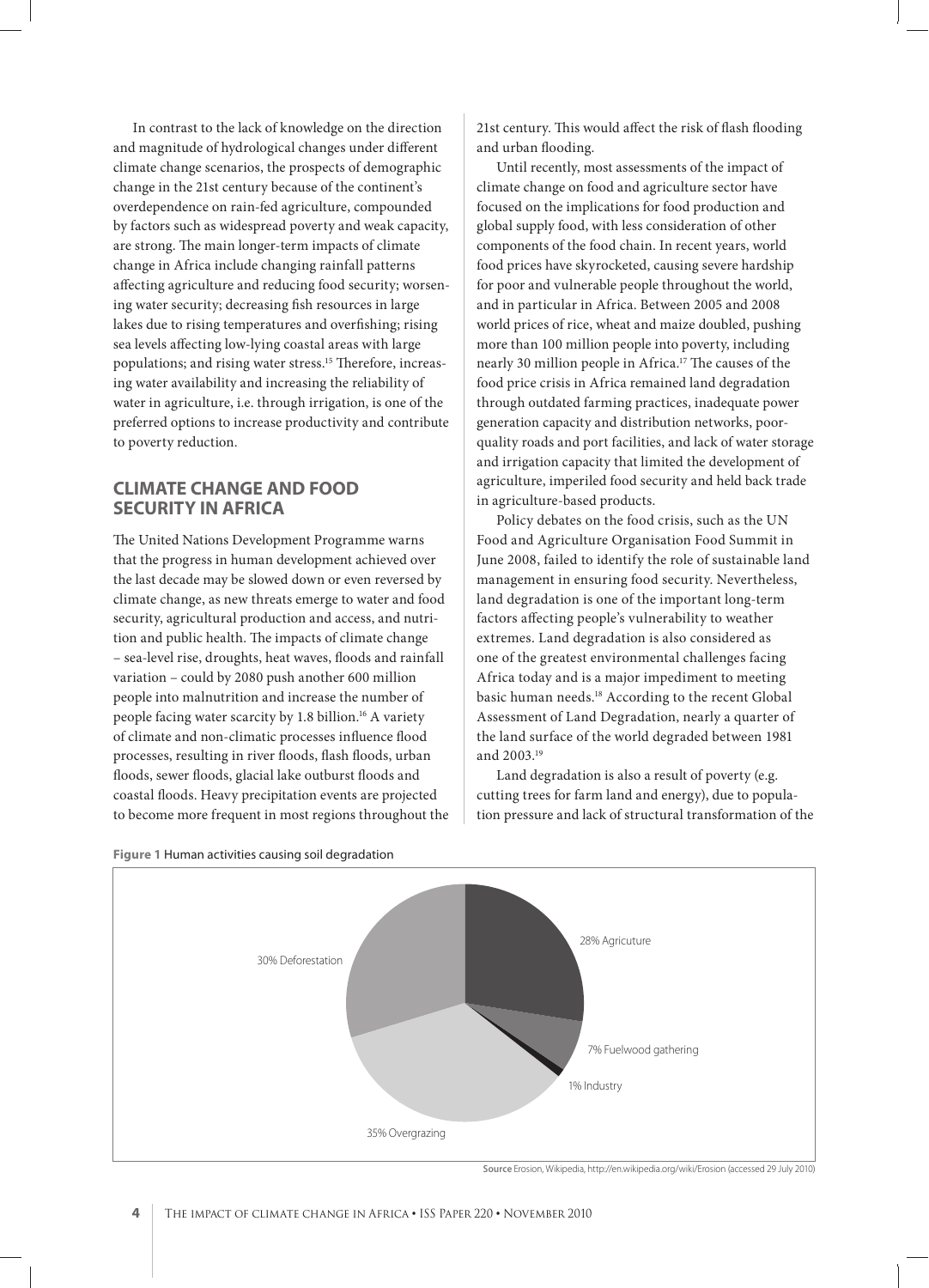economies in rural areas. Figure 1 shows human activities that cause soil degradation.

Severe and prolonged droughts, flooding, loss of arable land due to deforestation, overgrazing and fuel-wood gathering that has led to soil degradation are reducing agricultural yields and causing crop failures and loss of livestock, which endangers rural and pastoralist populations. The Horn of Africa's pastoralist areas (Ethiopia-Kenya-Somalia border) have been severely hit by recurrent droughts, causing livestock losses that have plunged approximately 11 million people who are dependent on livestock for their livelihoods into crisis and triggering the mass migration of pastoralists out of drought-affected areas.<sup>20</sup>

Definitions of food security identify the outcomes of food security and are useful for formulating policies and deciding on actions, but the processes that lead to the desired outcomes also matter. Climate change is affecting all four dimensions of food security in Africa, i.e. food availability, food accessibility, food utilisation and food systems stability, each of which is discussed in more detail below. It will also have an impact on food production and distribution channels, as well as changing purchasing power and market flows. Its impacts will be both short term, resulting from more frequent and more intense extreme weather events, and long term, caused by changing temperature and precipitation patterns.<sup>21</sup>

Recent work describing the functioning of food systems has helped to show both desired food security goals and what needs to happen to achieve them.22 Agriculture is important for food security both in terms of producing food that people eat and providing the primary source of livelihood for over 80 per cent of Africa's total workforce. If agricultural production in the low-income developing countries is affected severely by climate change, the numbers of rural poor people that will be put at risk due to vulnerability to food insecurity will surge.

#### **Food availability**

Food availability is determined by the physical quantities of food that are produced, stored, processed, distributed and exchanged. Food availability is also measured in terms of the net amount remaining after production, stocks and imports have been summed and exports deducted for each item included in the food balance sheet. Adequacy is assessed through the comparison of availability with the estimated consumption requirement for each food item.<sup>23</sup> This approach takes into account the importance of international trade and domestic production in assuring a country's food supply, with domestic markets playing the balancing role.

#### **Food accessibility**

Food accessibility is a measure of the ability to secure entitlements, which are defined as the set of resources (legal, political, economic and social) that an individual requires to obtain access to food.24 Until the 1970s food security was linked mainly to national food production and global trade, but since then the concept has expanded to include households' and individuals' access to food.

# **Food utilisation**

Food utilisation refers to the use of food and how a person is able to secure essential nutrients from the food he/she consumes. It encompasses the nutritional values of an individual's diet, including its composition and methods of preparation, and the social values of particular foods, which dictate what kinds of food should be served and eaten at different times of the year and on different occasions. It also refers to the quality and safety of the food supply, which, if not of a sufficient standard, can cause loss of nutrients in the food spread or foodborne diseases.25 Climate conditions are likely to bring both negative and positive changes in dietary patterns and new challenges for food safety, which may affect nutritional status in various ways.

The adverse impact of climate change on food utilisation is significant. Declines in the availability of wild foods and limits on small-scale horticultural production due to the scarcity of water or labour resulting from climate change could affect food utilisation. Climate change will also cause new patterns of pests and diseases to emerge, affecting plants and human health. In addition, increased incidence of water-borne diseases in flood-prone areas, changes in vectors for climateresponsive pests and diseases, and the emergence of new diseases could affect both the food chain and people's physiological capacity to obtain the necessary nutrients from the foods they consume.

# **Food system stability**

Other food system processes, such as processing, distribution, acquisition, preparation and consumption, are as important for food security as food and agricultural production.26 Technological advances and the development of long-distance marketing chains that move produced and packaged foods throughout Africa at high speed and relatively low cost will make overall food system performance far less dependent on climate.

Ensuring food security in the context of climate and growing risks due to disasters is one of the greatest adaptation challenges. Agriculture, forestry and fisheries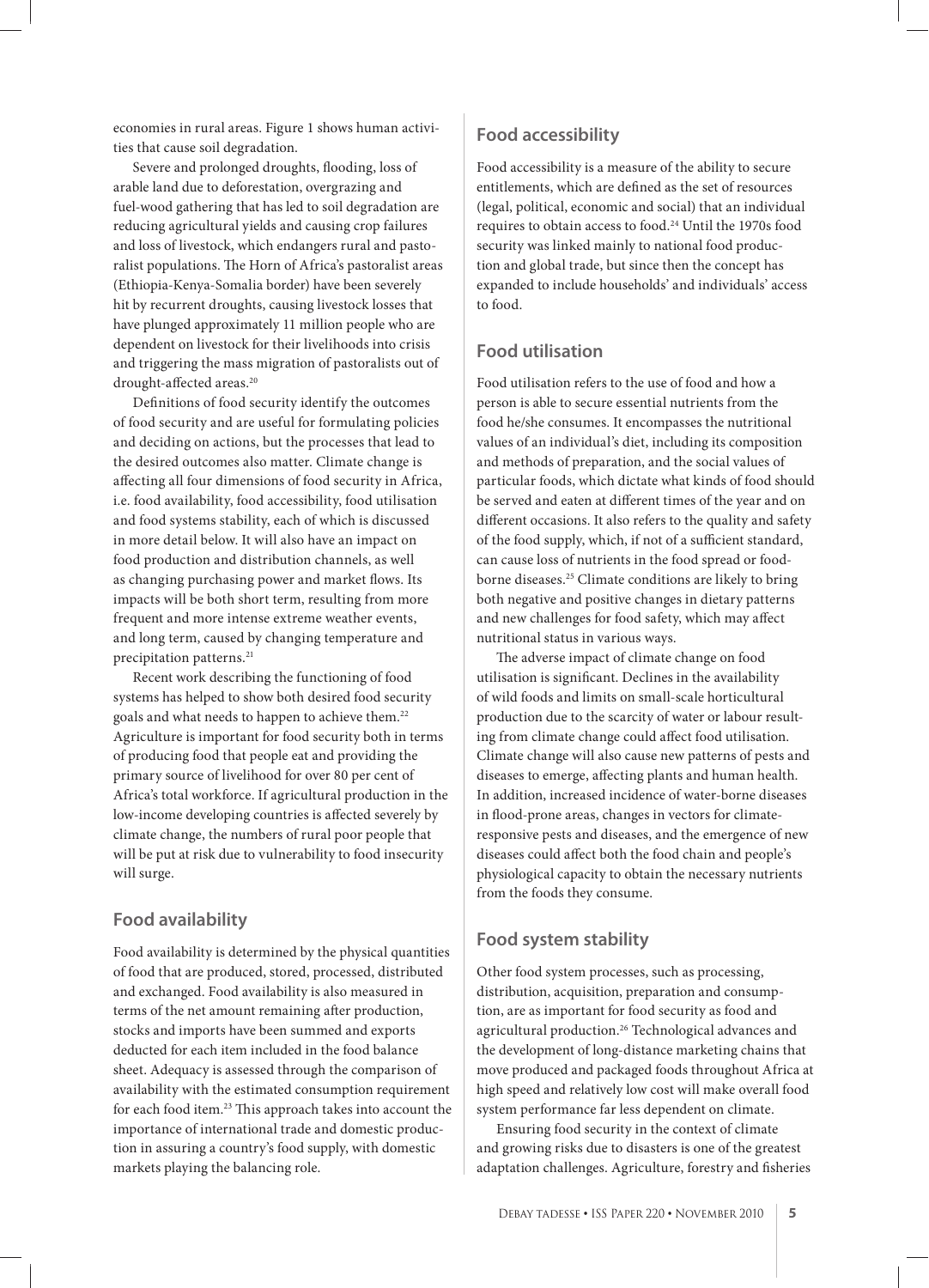will not only be affected by climate change, but will also contribute to it through emitting greenhouse gases. The MDG of halving the number of undernourished people by 2015 is becoming more difficult to reach as a result of the adverse impact of climate change.<sup>27</sup> Africa's food security situation is particularly worrisome. Of the 36 countries worldwide currently identified as food insecure, 21 are in Africa.<sup>28</sup>

The impact of food security in Africa is two-fold: firstly, the failure of export crops such as cocoa, flowers or coffee causes trade imbalances that greatly restrict African access to international agricultural markets; and, secondly, subsistence agriculture becomes less capable of catering to local demands for food, particularly as populations increase. Moreover, advanced agricultural producers can adapt quickly to the impact of climate change, producing new crops that may crowd out African exports to developed nations.

Sustainable land management can play an important role in helping to mitigate the impacts of rising world food prices on poor people in Africa. Although the potential for the adoption of improved land management approaches has increased as a result of rising food prices, achieving this potential will require identifying and addressing the key constraints that limit the adaptation of sustainable land management practices where they are profitable. The extent of agricultural expansion and the damage caused can be limited by well-implemented land-use policies and planning, with local resource users given a major role in developing and implementing such plans and an economic stake in preserving resources that provide valuable services.

The prevailing paradigm among development assistance agencies focuses on the alleviation of poverty, recognising that the benefits of macroeconomic growth have largely bypassed the majority of households, especially in rural Africa.<sup>29</sup> In addition, climate variability and change can contribute to land degradation by exposing unprotected soil to more extreme conditions.<sup>30</sup>

#### **CLIMATE CHANGE – AN AFRICAN DEVELOPMENT CHALLENGE**

Economics is generally defined as the study and process of producing, distributing (or exchanging), and consuming goods and services. Such a definition, however, in part hides the fact of how economics penetrates every aspect of social life. Whether one talks of poverty, income, jobs, housing, class, education, religion, the arts or social status, all at one level imply and necessitate a concern with economics.<sup>31</sup> Even the major current ideologies and social systems that compete for the minds of peoples, i.e. capitalism, socialism, nationalism, democracy, etc., have been shaped in significant part by

important economists of the past, e.g. Adam Smith, Karl Marx, John Maynard Keynes, etc.<sup>32</sup>

Very large and sustained increases in growth are necessary if SSA is to have a realistic prospect of halving income poverty by 2015. To meet the poverty MDGs,<sup>33</sup> SSA's real gross domestic product growth rates will have to double from a base scenario to about 7.5 per cent.<sup>34</sup> Africa has responded to the challenges posed to sustainable development by committing itself to and designing policies for creating an enabling environment for growth at the regional, sub-regional, national and local levels. These policies are designed to support sustained economic growth; environmental integrity; efforts for peace, stability and security; and respect for human rights and fundamental freedoms, including the right to development and gender equality. Although much remains to be done to make these policy objectives a reality, Africa (both its governments and its people) is committed to a bright future that is more prosperous.

#### **Sustainable development**

The negative impact of climate change on economic growth and sustainable development in Africa – which in turn is simultaneously limiting the ability of African countries to cope with climate change – will be the continent's priority for the coming decades. Coping with climate variability is a major challenge for the people of SSA. The high dependence of the economies and rural people of the region on rain-fed agriculture, the prevalence of poverty and food insecurity, and the limited development of institutional and infrastructural capacities in this region make coping with natural climate variability a perennial challenge. In the past several decades the number of extreme weather events in particular sub-regions and the number of people affected by droughts and floods have grown dramatically.

The term 'drought' may refer to a meteorological drought (precipitation well below average), hydrological drought (low river flows and low water levels in rivers and lakes, and of groundwater), agricultural drought (low soil moisture), and environmental drought (a combination of the above).<sup>35</sup> The socio-economic impacts of droughts may arise from the interaction between natural conditions and human factors such as changes in land use, land cover, and the demand for and use of water. Excessive water withdrawals can also exacerbate the impact of droughts.

The challenge is being magnified by global climate change in most of SSA. According to most models, mean rainfall is predicted to decline in many parts of the region, especially in Southern Africa, while rainfall is more likely to increase in parts of eastern and central Africa and more extreme weather events are predicted.<sup>36</sup>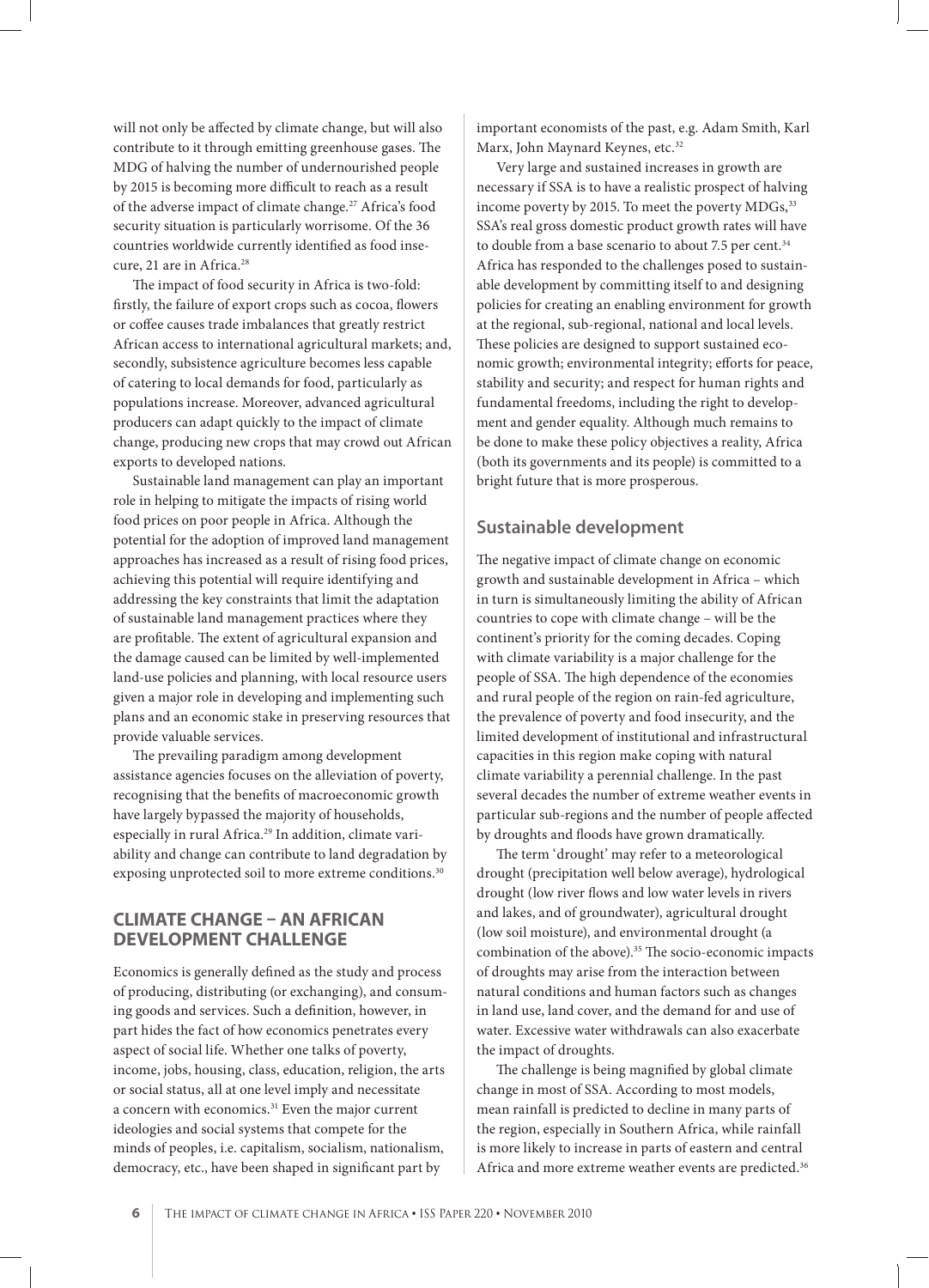According to the World Bank's development report for 2010, the need is for Africa to ensure that the current development impacts of climate change on its economies and populations are recognised and that a development agenda is integrated into climate negotiations.<sup>37</sup> All African countries face the global climate change challenge, which threatens their development gains and prospects.<sup>38</sup>

Ultimately, Africa needs sustainable development, including a rapid move toward a low-carbon economy. New green growth investment opportunities are necessary to respond to the urgent and growing need for climate change adaptation. Development that can be sustained in a world changed by climate must be enabled by building the adaptive capacity of people and defining appropriate technical adaptive measures.

The productivity and sustainability of Africa's environment are heavily dependent on how climate change is managed. The range of livelihoods, with their opportunities for human development and alleviating extreme poverty and hunger, extend from total dependence on natural resources systems to greater, but not complete, independence from such systems. According to a UN report on development in Africa, the region is failing to keep pace with the rest of the world in terms of development.39 Africa also has the highest proportion of people living in extreme poverty, with a total of 330 million people in this situation in SSA.40 Poverty not only makes people vulnerable, but also limits their choices. In addition, natural disasters such as floods can overwhelm poor households, destroying their ability to cope, and if crops fail, subsistence farmers have few or no alternative means to provide food for their families. Over 70 per cent of the people of SSA survive by subsistence agriculture and their livelihoods depend on natural resources.<sup>41</sup>

> Climate change is … likely to produce a host of social and political problems

Africa's variable climate is already contributing significantly to its development problems, and yet government support that would help poor households to adapt to climate change is very limited. The key development sectors of agriculture, water, energy, transport and health are all sensitive to climate variability.<sup>42</sup> Climate-related disasters - catastrophic floods or prolonged droughts – have enormous social and economic impacts that can negate years of development efforts. The negative impacts of climate change at the household level multiply into

negative impacts on national economies. Climate thus presents a risk to both livelihoods and governments; at the same time, it also presents opportunities that can be exploited.

Africa is not currently benefitting from all that climate science has to offer. Climate information, which feeds into decision making as a matter of course in developed countries, is mostly failing to reach decision makers in useful and useable forms in SSA. A computerdriven weather forecasting tool known as General Circulation Models can be used to understand current climate conditions and project future climate change.<sup>43</sup> However, due to a lack of primary data on which to base the model, predicting Africa's climatic changes remains uncertain and the climate-observation system in Africa is in a far worse state than those of other continents and is deteriorating.44

#### **CLIMATE CHANGE – ANOTHER SECURITY THREAT FACING AFRICA**

Climate change is also another of the many security threats facing Africa, because it is likely to produce a host of social and political problems that are likely to weaken states and societies.<sup>45</sup> Climate change may thus seriously threaten political and economic stability in Africa. It may also put severe strain on the capacities of state and societies to coordinate activities, to communicate and to organise. This weakening effect is hugely problematic in terms of human security, as it will jeopardise health, livelihoods and development. A decrease in 'interaction capacity' is also likely to decrease the ability of states and other social organisations, such as clans, ethnic groups and criminal networks, to exercise large-scale violence, but this seemingly positive factor will come at too high a price for it to be seen as such.

Climate and environmental disasters that threaten human security can induce forced migration and produce competition among communities and nations for water and basic needs resources, with potential negative consequences for political stability and conflict resolution, e.g. when communities and nations struggle to access scarce water resources or when forced migration puts previously separate groups into conflict over the same resources. Given the history of resource and political conflicts in Africa, climate change could aggravate territorial and border disputes and complicate conflict resolution and mediation processes. Constraints on water availability are a growing concern in Africa, and climate change will exacerbate this situation. Conflicts over water resources will have implications for both food production and people's access to food in conflict zones.<sup>46</sup>

Declining water resources and diminishing arable land are already intensifying competition for these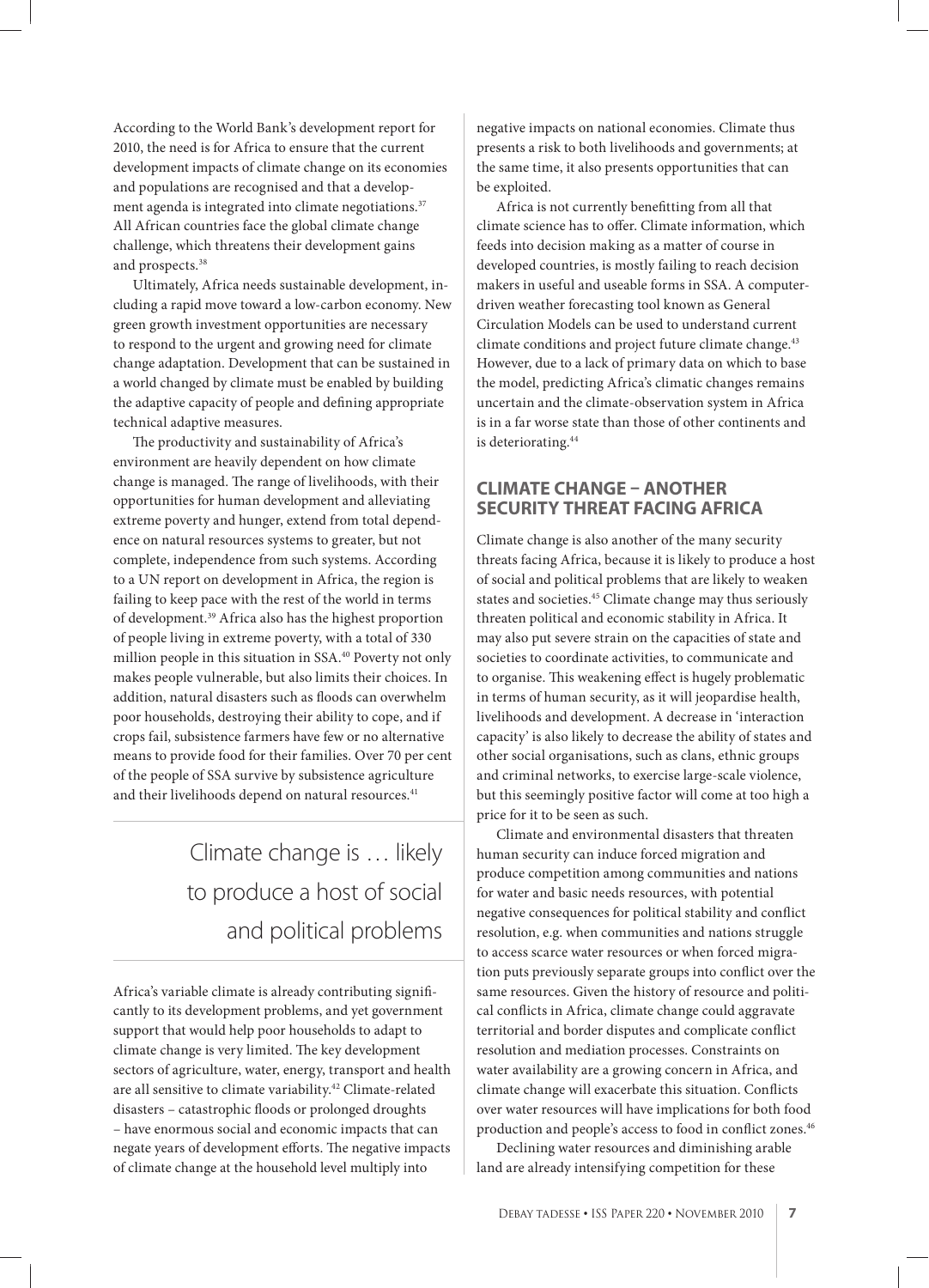resources and creating tensions among displaced populations. Armed conflicts and intensified national security concerns minimise the capacity to cope with climate change. An estimated one billion people worldwide could be forced from their homes by 2050, with 250 million of them permanently displaced by the effects of climate change.47

Climate change is best viewed as a threat multiplier that exacerbates existing trends, tensions and instability. The core challenge is that climate change threatens to overburden states and regions that are already fragile and conflict prone. It is important to recognise that the risks are not just of a humanitarian nature; they also include political and security risks that directly affect African governments in particular and the global community in general. Moreover, in line with the concept of human security, it is clear that many issues related to the impact of climate change on international security are interlinked, requiring comprehensive policy responses.

> As one of the most vulnerable regions in the world to the projected impacts of climate change, Africa faces many challenges

#### **CLIMATE CHANGE AND THE AU POSITION**

As one of the most vulnerable regions in the world to the projected impacts of climate change, Africa faces many challenges at this critical juncture. Traditionally, national development plans, poverty reduction strategy papers and sectoral strategies in climate-sensitive sectors have paid little, if any, attention to climate variability, and even less to climate change. Africa's ability to turn a threat into an opportunity hinges on actions taken today.

Africans have already begun to take some steps in their region. For example, the African Union Commission (AUC) supported the Environment Initiative of the New Partnership for Africa's Development (NEPAD) and its related Action Plan, acknowledging the economic importance of climate variability and change by including a programme area on combatting climate change in Africa. In addition, the AUC-supported NEPAD Africa Regional Strategy for Disaster Risk Reduction recognises the importance of coordination across agencies for proactive disaster prevention and response strategies.<sup>48</sup>

In addition, the AUC, in partnership with the UN Economic Commission for Africa and the African Development Bank, is supporting a major new initiative, the Global Climate Change Observing System-Africa Climate for Development, which began in 2007.<sup>49</sup> The programme is designed to integrate climate information and services into development in support of Africa's progress towards the MDGs. A major objective is to mainstream climate information in national development programmes, focusing initially on the most climate-sensitive sectors.

Moreover, the recent decisions taken by African leaders at the AU Summit and the African Partnership Forum/UN Economic Commission for Africa Special Session on Climate Change, the establishment of the African Centre on Climate Policy and the statement by the AU spokesperson at the Summit on Climate Change during the session of the UN General Assembly in New York show that Africa's political leadership is sufficiently aware of the threats of climate change. African leaders are united about the need for adaptation and mitigation strategies to cope with the effects of climate change on Africa's development.

Speaking at the opening proceedings, Jean Ping, chairperson of the AUC, said Africa suffers most from a problem that it has not created.<sup>50</sup> He further commented that Africa is already suffering from the severe effects of climate change; we all must urgently seek solutions. The AU, as a lead Pan-African institution, regards climate change as a very critical issue and attaches great importance to it. Several decisions relating to climate change have been taken recently at the level of African heads of state and government. On the occasion of the Twelfth Ordinary Session of the Assembly of Heads of State and Government of the AU held in Addis Ababa in February 2009 it was decided that the ongoing climate change negotiations should give Africa an opportunity to demand compensation for the damage caused to its economy due to global warming.<sup>51</sup>

The AUC continues to steer efforts of AU member states and regional economic communities, as well as other stakeholders, to deal with multiple challenges facing them, including climate change. African countries should proactively join the international community in combatting climate change, given its devastating effects. Although individual states have already taken positive steps by ratifying or acceding to the UNFCCC and the Kyoto Protocol, it is high time that the AU also acceded to these agreements, thereby bolstering the efforts of individual states. As of 11 April 2007, 195 states and one regional economic organisation (i.e. the European Economic Community) had ratified the UNFCCC.<sup>52</sup>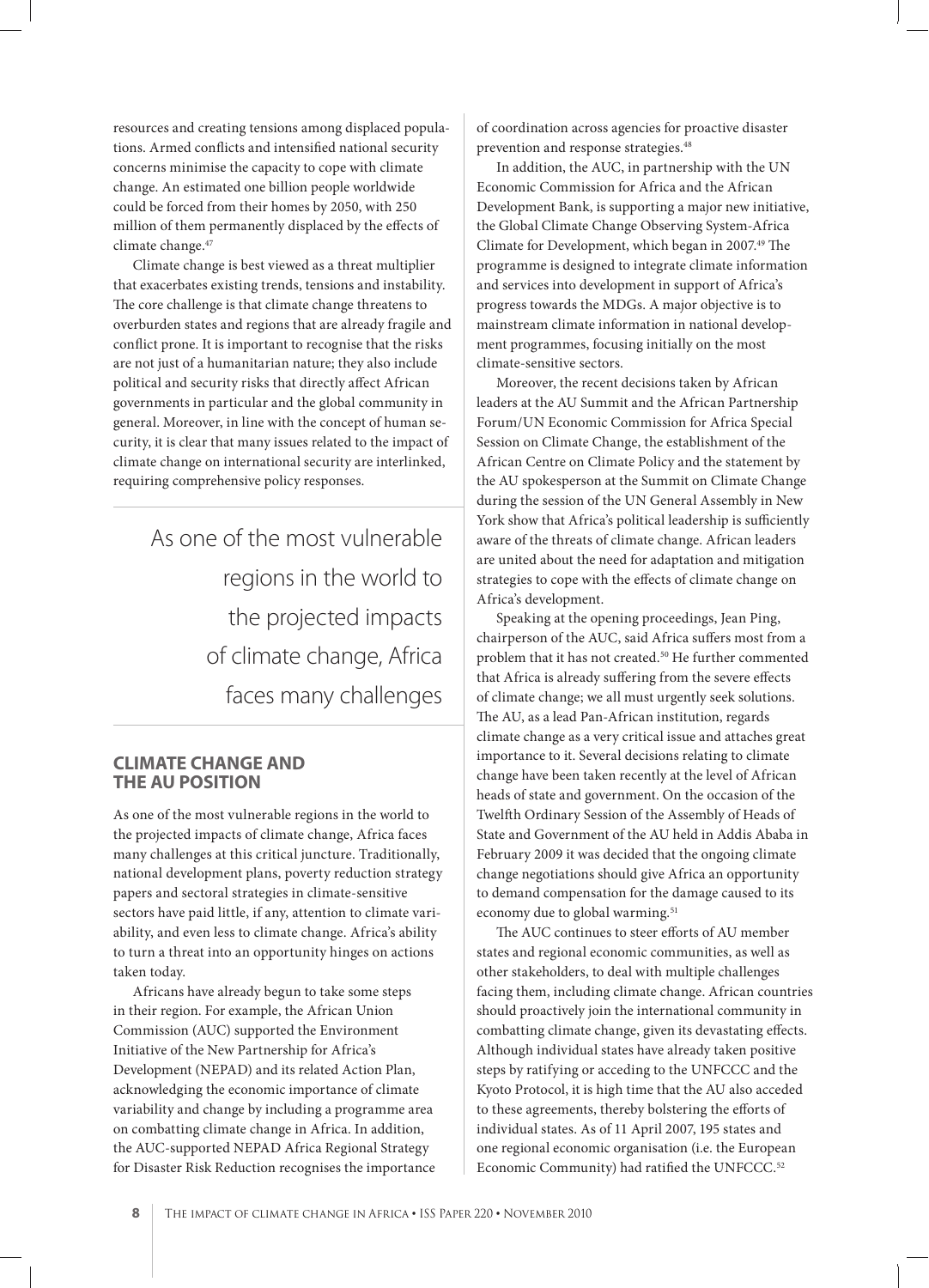One hundred and eighty-four parties of the convention (including the European Economic Community) have ratified the Kyoto Protocol to date, and, of these, fifty are African countries.<sup>53</sup> The Kyoto Protocol is open to accession only by parties to the UNFCCC. This means that the AU would have to first ratify the UNFCCC before ratifying the Kyoto Protocol.

Africa's concerns and its agenda on environmental change in general and global warming in particular are totally ignored by developed nations, which are the main actors affecting the global environment. Indeed, Africa has tried to present its case and pleas to the international communities and governments, as well as nongovernmental institutions, on the dire present and future consequences of climate change on Africa. The African voice that was individually presented was not seriously considered. Nevertheless, for the first time in history, Africa forged a common position and formed a single negotiating team empowered to negotiate and represent all the member states of the AU at the global talks that took place in December 2009 in Copenhagen.

> Africa contributes little to greenhouse gas emissions, but will seriously suffer from the undesirable impacts of climate change

The AU was mandated to work out the modalities of such representation. The first meeting of the Conference on Climate Change that convened on 31 August 2009 in Tripoli adopted a negotiating process, structure and coordination mechanism for Africa's common position on global climate change negotiations. A number of decisions related to climate change were also taken during the Thirteenth Ordinary Session of the Assembly of the AU in July 2009 in Sirte, Libya. $^{54}$  The AUC has been given a clear mandate to forge ahead with the implementation of the climate change programme, in partnership with other strategic institutions. It was also decided to establish a Conference of African Heads of State and Governments on Climate Change, as well as to set up a unit to deal with climate change at the AUC. Finally, the AU became a state party to the UNFCCC and Kyoto Protocol.<sup>55</sup> In addition, during the Twelfth African Ministerial Conference on the Environment in June 2008 the conference proposed that Africa should seek agreement on a future global emissions reduction

regime under which all developed countries would by 2020 reduce their emissions to 35–40 per cent below 1990 levels, and by 2050 cut emissions to targets that are what is believed to be necessary to stabilise the concentration of carbon dioxide in the atmosphere.<sup>56</sup>

# **Adaptation to climate change**

A number of adaptation options in agriculture face a dilemma. What is adaptation? The UNFCCC provides a clear answer: 'Adaptation is processes through which societies make themselves better able to cope with an uncertain future. Adapting to climate change entails taking the right measures to reduce the negative effects of climate change (or exploit the positive ones) by making the appropriate adjustments and changes.'57 The Intergovernmental Panel on Climate Change (IPCC) defines adaptation as '[a]djustment in natural or human systems in response to actual or expected climatic stimuli or their effects, which moderates harm or exploits beneficial opportunities'.<sup>58</sup> Adaptation also involves learning to manage new risks and strengthening resilience in the face of change.<sup>59</sup> As late as April 2007, a report by the IPCC warned that Africa was not acting quickly enough to stem the dire economic and environmental consequences of excessive greenhouse gas emissions.<sup>60</sup>

The Secretariat of the UNFCCC estimates that US\$ 220 million per year will be required by African countries to adapt to climate change by the year 2030.<sup>61</sup> According to Article 4 (4) of the UNFCCC, developed countries are under a legal obligation to provide financial resources to African countries to adapt to climate change.62 Although there are some proposals for funding for adaptation measures through the Global Environment Facility; the Adaptation Fund; the Least Developed Countries Fund; the Special Climate Change Fund; and bilateral, regional and other multilateral channels, the proposed measures need to be significantly scaled up to match the challenge of adaptation to climate change in Africa. Africa should aggressively demand that developed countries meet the cost of adaptation to climate change in Africa.

It has been argued that developed countries, whose greenhouse gas emissions are largely responsible for climate change, should provide financial resources to Africa to adapt to climate change. Africa contributes little to greenhouse gas emissions, but will seriously suffer from the undesirable impacts of climate change. Therefore, Africa should be compensated for the damages caused to its development prospects by global warming. This in line with the 'polluter pays' principle, since it is owed not as aid from developed countries to Africa, but as compensatory finance from high-emission countries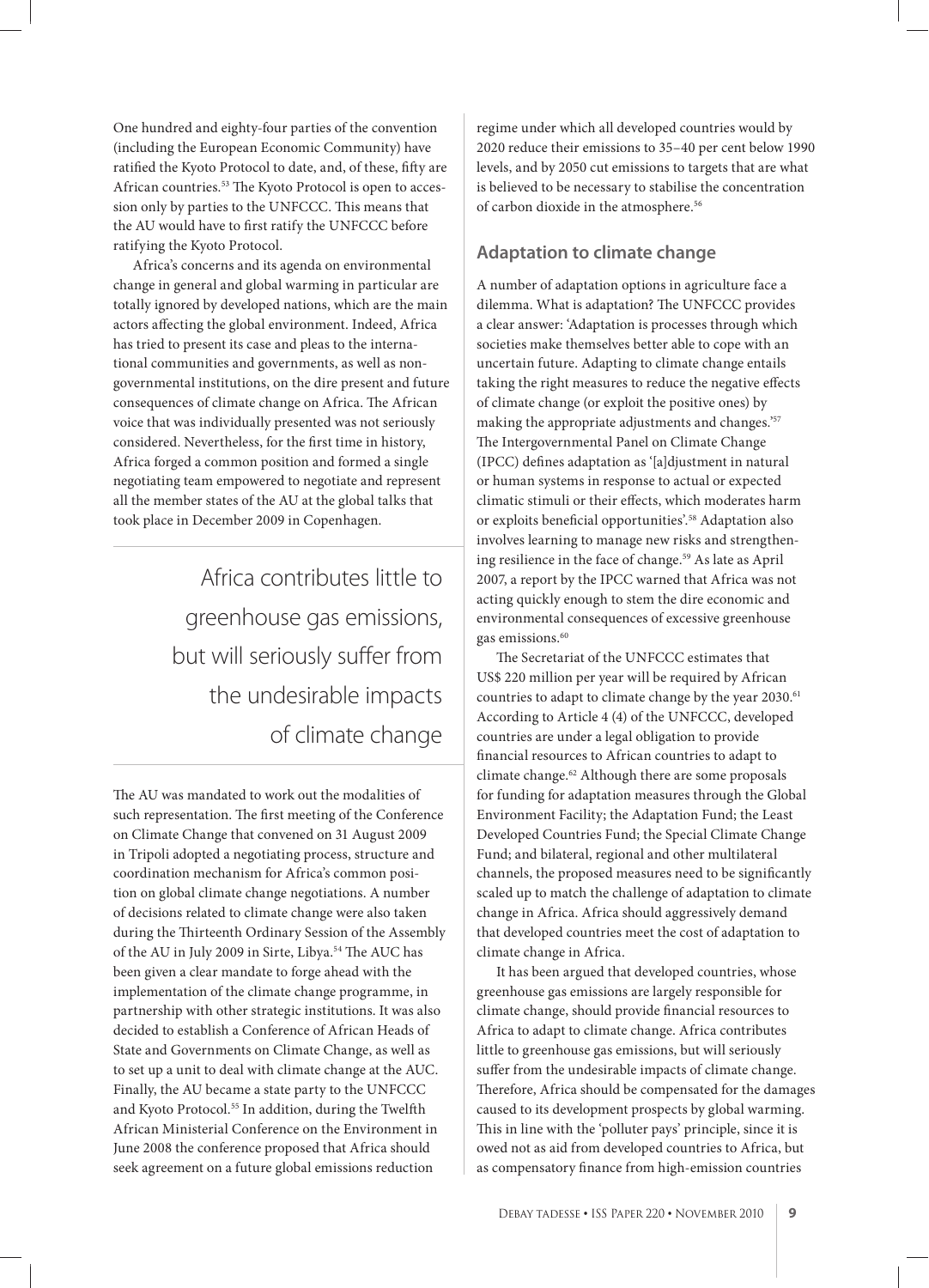to those most vulnerable to the impacts of climate change. Such compensation should not only be adequate, predictable and accessible, but also must come from clearly identifiable sources, and should be administered by an entity in which Africa plays a role consistent with its numbers.

Climate change will exacerbate poverty unless vulnerable populations, particularly the poorest in Africa, are assisted in building climate-resilient livelihoods. This will require the following:

- Adaptation measures: including water-wise irrigation systems, low-/no-till agricultural practices, income diversification and disaster risk management
- Initiatives to help small farmers and other vulnerable groups to protect and promote agricultural production, including improving agricultural extension services so as to increase yields and the establishment of independent networks of information exchange between and among communities across the region
- The empowerment of women and other marginalised social groups to overcome the additional barriers they face to adaptation
- Inclusive, transparent and accountable adaptation planning with the effective participation of especially vulnerable populations across the continent

In regard to agricultural production and water, climate adaptation may include the following:

- The adoption of varieties and species of crops with increased resistance to heat stress, shocks and drought
- $\blacksquare$  The modification of irrigation techniques, including amount, timing or technology (e.g. the drip irrigation system)
- The adoption of water-efficient technologies to 'harvest' water, conserve soil moisture, and reduce siltation and saltwater intrusion
- Improved water management to prevent water logging, erosion and nutrient leaching
- $\blacksquare$  The modification of crop calendars, i.e. the timing and location of cropping activities
- The integration of the crop, livestock, forestry and fishery sectors at farm and catchment levels
- The implementation of seasonal climate forecasting
- Additional adaptation strategies involving land-use changes that take advantage of modified agro-climate conditions.

# **Mitigation of climate change and capacity building**

The quality of the environment continues to decline in many parts of Africa: the continent's last great forests

are fast disappearing; rangelands in the Sahel are rapidly being turned into desert; and there seem to be few, if any, parts of the continent that are immune to this general trend of decline. Actions aimed at alleviating the consequences of deforestation and forest degradation have been considered in future positive-incentive mechanisms for emissions reduction, taking into account the role of forested areas in the regulation of the global climate system, as well as the beneficiaries of land development efforts to ensure the maintenance of forest areas and the implementation of sustainable agriculture.<sup>63</sup> In addition, deforestation caused by illegal logging, the felling of trees for firewood and charcoal for cooking, and 'slash and burn' farming practices have reduced biodiversity in Africa and weakened the continent's ability to adapt to climate change. The major portion of carbon dioxide release in Africa is contributed by burning fossil fuels and the conversion of tropical forests to facilitate agricultural production, as well as lumber cutting for domestic and international industry. Yet this situation reflects the reality of energy insecurity in Africa in terms of increasing demand due to population growth and dwindling supplies of traditional fossil fuels.

Heavy reliance on non-renewable fuel sources for domestic energy supply in most of SSA contributes to ecosystem degradation, which is threatening wildlife and endangered species, and destroying natural forests. African countries need to urgently build capacity at all levels to respond to the challenge of climate change. Capacity building is urgently required in the areas of human resource expertise in climate science and institutional frameworks. Capacity-building frameworks under the international negotiation process are intended to serve as a guide for the climate change capacity-building activities of funding bodies.

# **Financial mechanisms**

Developed countries are under an obligation to provide financial resources to assist African countries to implement the UNFCCC. In this respect, a financial mechanism to provide funds to developing countries has been established.<sup>64</sup> Despite the existence of this mechanism, limited financial resources have been made available to Africa. Three main issues must be managed to get adaptation financing right, i.e. the mobilisation, management and allocation of resources.

There is therefore a need for Africa to aggressively push for a review of this financial mechanism to pave the way for the provision of financial assistance to African countries to address the climate change challenge. In addition, a compensation fund should be established and allocated to African countries on the basis of clear criteria, particularly each country's need for compensation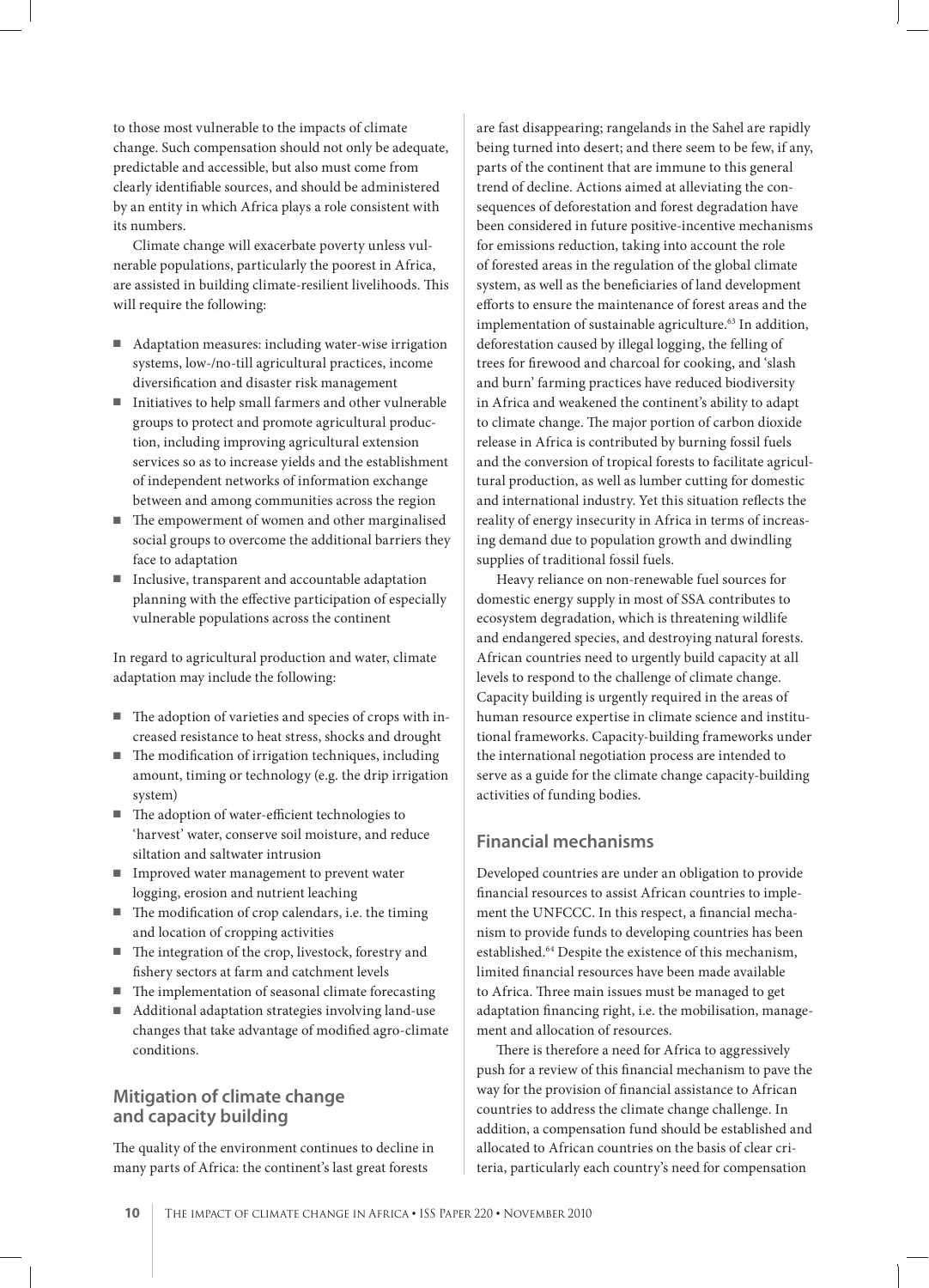and the country plans in which adaptation measures should be incorporated.

# **The AU, UNFCCC and Kyoto Protocol**

The AU has recognised the need to encourage its member states to become state parties to the UNFCCC and the Kyoto Protocol in order for the AU to effectively negotiate in future rounds of negotiations in its own right. This will be in addition to ratification by individual AU member states. Since August 2007 about 50 African countries have already become parties to the UNFCC and Kyoto Protocol.<sup>65</sup> The negotiating structure proposed for the UNFCCC/Kyoto Protocol negotiations process is a negotiation team composed of a Conference of African Heads of State on Climate Change comprising Algeria, Republic of Congo, Ethiopia, Mauritius, Mozambique, Nigeria and Uganda; and a team of Negotiators/Experts on Climate Change from all member states who are country parties.<sup>66</sup>

On the other hand, one has to realise that the existing adaptation mechanisms and resources under the Kyoto Protocol designed to mitigate climate change's effects on Africa (and other developing regions) have been directed at limiting future carbon emissions rather than addressing the region's vulnerability and lack of resilience to the impact of climate change on its economies and populations. What are missed in the Kyoto Protocol are the facts and links between climate change and droughts, desertification, floods, coastal storms and soil erosion – contemporary disaster events that threaten lives and livelihoods and hinder Africa's economic growth and social progress.

> Irrigation … can also provide a base for growth, income and employment in disfavoured rural areas

The AUC, through convening preparatory and consultative meetings, has mobilised all African negotiators on climate change with the aim of implementing a common negotiating position on key climate change issues. The commission has also embarked on the development of a comprehensive strategy on climate for Africa. However, more needs to be done and the AUC needs to act aggressively in terms of creating a specialised unit on climate change and desertification control, which will strengthen its capacity to be more informed

on climate change trends and to adequately plan and be better prepared to support AU member states in undertaking mitigation and adaptation measures on the continent. It will also enhance partners' coordination and the implementation of climate change activities on the continent in accordance with national, regional and international obligations.

# **CONCLUSION, RECOMMENDATIONS AND A WAY FORWARD**

Although for the large part developed nations are responsible for climate change and have contributed most to global emissions, it is poorer people in Africa who will suffer the most and pay the price for the catastrophic impacts of climate change. Moreover, the impact of climate change on broader human security and poverty could be very significant, as so many African livelihoods are dependent on rain-fed agriculture. Climate change is intensifying water scarcity in Africa. As demand for water hits the limits of finite supply, potential conflicts are brewing across the continent.

The risks of violent conflict in countries where populations live in fragile and unstable conditions that make them vulnerable to climate change effects are real. As pressure for freshwater supplies rises due to climate change, pollution, access to water, and its allocation and use are becoming increasingly critical concerns that may have profound consequences for societal stability in Africa. Many countries in eastern Africa may soon be caught up in water disputes unless they move quickly to establish agreements on how to share reservoirs, rivers and underground water aquifers. Water, essential for human survival, is also necessary for nearly every sector of human activity, including agriculture, industrial production and power generation, and is a key means for transporting people and goods. In addition, water often has a substantial emotional and symbolic value, and is also needed for keeping natural ecosystems intact.

# **Recommendations**

While irrigation stands out as a measure for improving agricultural productivity, it can also provide a base for growth, income and employment in disfavoured rural areas, thereby mitigating one cause of rural–urban migration. Also, the need becomes apparent to address the issue of alternative energy such as solar, hydro and wind power to mitigate the current problem of deforestation, overgrazing, drought and soil degradation in many parts of Africa.

Environmental change may very well be capable of forcing migration. Deforestation for cultivation, construction timber and wood fuel has accelerated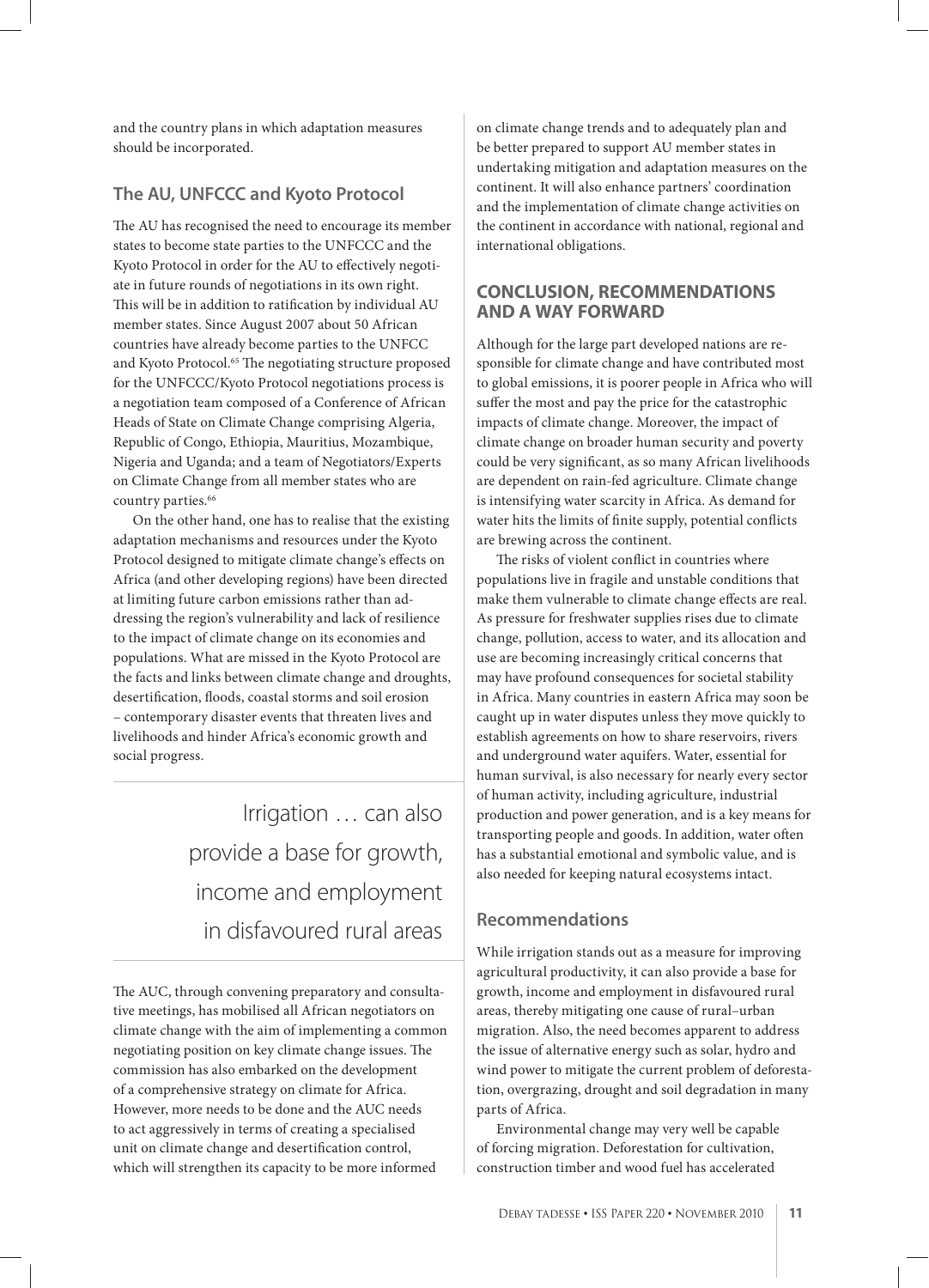rural–urban migration in Africa, which in turn has contributed to poor electricity and power supplies, pollution, lack of clean water, few employment opportunities, poor education and health provision, poor sewerage systems and lack of shelter in the continent's cities. In this context, reducing emissions from deforestation and degradation offers a promising mechanism for simultaneously delivering mitigation, adaptation and economic benefits while sustaining vital ecosystem services in rural Africa.

If widely adopted, adaptation strategies in agricultural production systems have a substantial potential to offset negative climate change impacts and can even take advantage of positive ones, while reversing the current trend of rural–urban migration in Africa. Furthermore, environmental information and awareness should aim at increasing public awareness and understanding of the community of interest and the common eco-system that the environment creates. The effect is enhanced when educational institutions are included in awareness-raising activities. Activities should especially target future generations in African countries by providing environmental education to the general public, primary and secondary schools, and universities.

Moreover, the mass media have a vital, but so far largely neglected, role to play in climate change issues in Africa. They can communicate with the general public and local communities, both raising awareness of climate issues generally and when specific threats arise by conveying the risks and the recommended responses. Radio is still the most effective way of reaching rural stakeholders in SSA, but new information and communication technologies should be explored as well.

Moreover, the AUC should continue to lead efforts of AU member states and regional economic communities, as well as other stakeholders, to deal with the multiple challenges associated with climate change. Finally, it is up to individual African countries to proactively join the international community in combatting climate change, given its devastating impacts.

In conclusion, climate change is already affecting people across Africa and will wipe out efforts to tackle poverty unless urgent actions are taken now in terms of adaptation, mitigation and compensation. Failure to reach an equitable agreement on climate change negotiations may have dire consequences for Africa in particular and the world in general. Furthermore, climate change is a serous global challenge that demands urgent, cooperative, fair and shared responsibility to act. To achieve effective cooperation in terms of climate change issues, it will be important to involve key stakeholders from the climate change community where they are not yet involved.

The December 2009 Copenhagen talks on climate change and the uncertainty that followed offered a powerful and sobering illustration of how far the world's governments are from negotiating a binding treaty to deal with climate change. Those who believe that a robust and binding climate framework is essential have been left depressed and demoralised. Many now fear that a global governance system that is unable to respond to the greatest threat of the 21st century could, in fact, be broken.

# **A way forward**

Without urgent action, climate change will exacerbate conflict and natural disasters and impede development projects in Africa. The world's governments not only have a responsibility to work constructively for a global agreement to manage climate change, but should also provide an enabling policy framework covering management, planning and service delivery functions for adaptation that facilitate and support local institutions and other actors' efforts. They should also ensure that devolved administrative responsibilities are matched by resources and technical capacity. In addition, African governments need to invest more in climate and meteorological information; biophysical monitoring; and early warning, preparedness and response mechanisms, and integrate such data into their planning. Climate change can offer new opportunities for productive and sustainable land management practices, such as reforestation, improved water management, integrated soil fertility management, conservation agriculture, agro forestry and improved rangeland management.

#### **NOTES**

- 1 Ban Ki-moon, secretary-general of the United Nations (UN), UN Headquarters, New York, September 2009.
- 2 Peter Holden et al, A peaceful environment or a hostile climate? *Journal of Peace Research and Action* 14 (January 2009), 23–41.
- 3 FAO (Food and Agriculture Organisation of the United Nations), *Climate change and food security: a framework document*, Rome: FAO, 2008, 8.
- 4 Former UN Secretary-General Kofi Annan, addressing the Twelfth Conference of the Parties to the UNFCCC, Nairobi, Kenya, 15 November 2006.
- 5 IRI (International Research Institute for Climate and Society), *Climate risk management in Africa: learning from practice*, New York: Columbia University Press, 2007, 2.
- 6 IRI (International Research Institute for Climate and Society), *A gap analysis for the implementation of the Global Climate Observing System Programme in Africa*, IRI technical report 06-01, New York: IRI, 2006, http://www.intersectweb.org/ node/113 (accessed May 2010).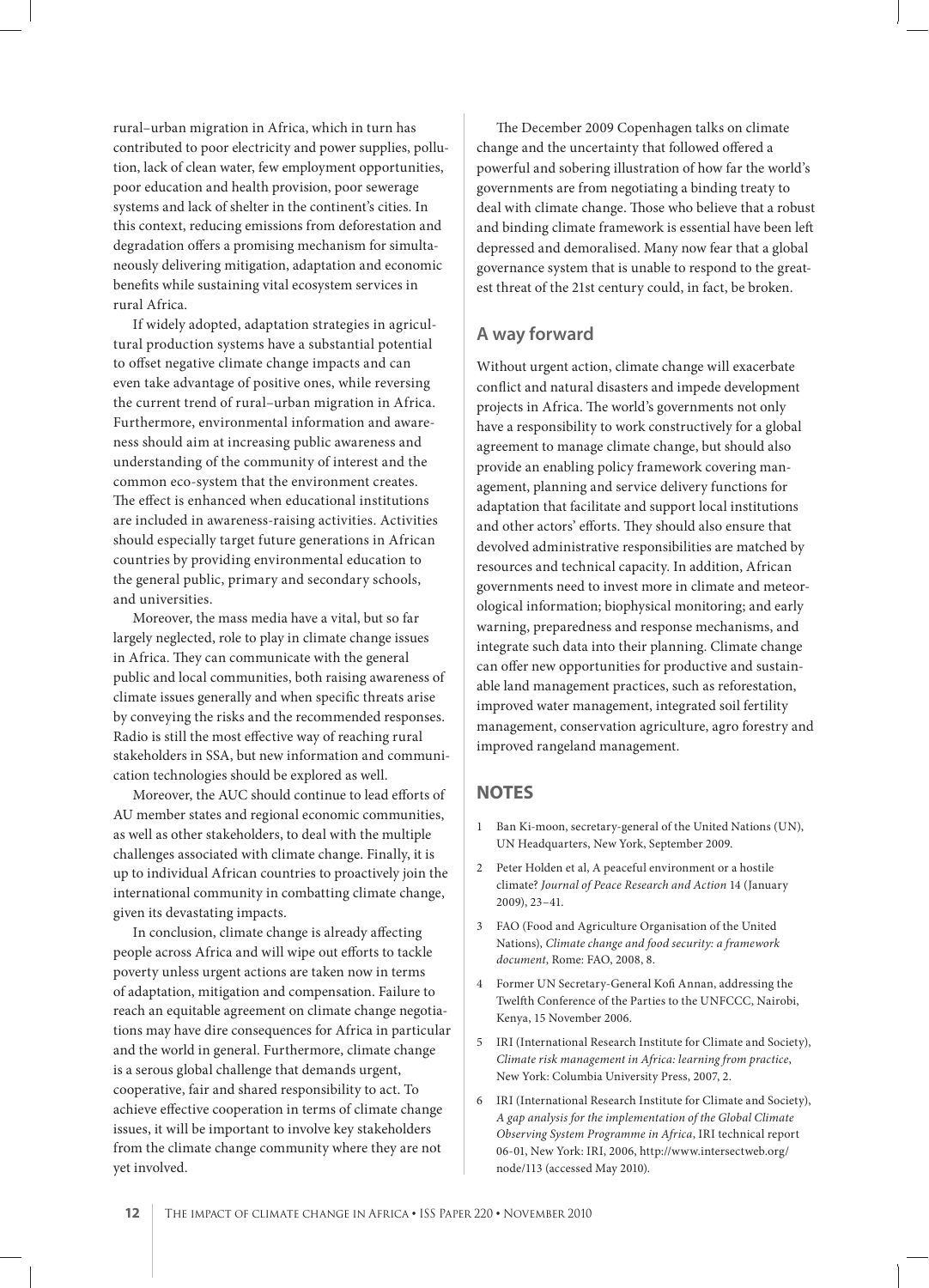- 7 Molly E Hellmuth, Anne Moorhea and Jim Williams, *Climate risk management in Africa: learning from practice*, Silver Spring: IRI, 2007, v.
- 8 FAO, *Climate change and food security*, 7.
- 9 Ibid.
- 10 IRI, *A gap analysis for the implementation of the Global Climate Observing System Programme in Africa*.
- 11 Ibid.
- 12 Ibid, 5.
- 13 Africa's population 'emergency', http://www.thedailygreen. com/environmental -news/latest/africa-population-47010905 (accessed March 2010).
- 14 UNESCO (UN Educational, Scientific and Cultural Organisation), *Water for people, water for life: the United Nations world water development report*, *2003*, http://unesdoc. unesco.org/images/0012/001295/129556e.pdf (accessed June 2010).
- 15 Hany Besada and Nelson K Sewankambao (eds), *Climate change in Africa: adaptation, mitigation and governance challenges*, CIGI special report, 2009, 9, http://www.cigionline. org/node/2952 (accessed May 2010).
- 16 UNDP (UN Development Programme), *Fighting climate change: human solidarity in a divided world*, New York: UNDP, 2008, 1.
- 17 FAO (Food and Agriculture Organisation of the United Nations), FAOSTAT website, 2008, http://faostat.org/default. aspx (accessed 19 April 2010).
- 18 Ibid.
- 19 Ibid.
- 20 IPS (Inter Press Service News Agency), Climate change and diminishing fish stocks, http.www.ipsnews.net/ (accessed 26 July 2010).
- 21 FAO, *Climate change and food security*, iii.
- 22 Ibid, 3.
- 23 Ibid.
- 24 S Devereux and S Maxwell (eds), *Food security in sub-Saharan Africa*, Brighton: Institute of Development Studies, 2001, 20.
- 25 Ibid.
- 26 Ibid.
- 27 Robert Mendelsohn et al, *Climate change and agriculture in Africa: impact assessment and adaptation strategies*, London: Earthscan, FAO, 2009.
- 28 Ibid.
- 29 Norman Uphoff, Milton J Esman and Anirudh Krishana, *Reasons for success: learning from instructive experiences in rural development*, Connecticut: Kumarian Press, 1998, 1.
- 30 Ibid, 68.
- 31 Daniel Fusfeld, *The age of the economist*, Chicago: Scott Foresman Press, 1977, 376.
- 32 Robert Heilbroner, *The worldly philosophers*, New York: Oxford University Press, 1972, 103.
- 33 The MDGs are eight international development goals that 192 UN member states and 23 international organisations agreed to achieve by 2015. They include reducing extreme poverty, reducing child mortality rates, fighting disease epidemics such as AIDS, and developing a global partnership for development.
- 34 Of the 28 countries for which household surveys are available, only five seem well positioned to meet the poverty goal, i.e. Cameroon, Ethiopia, Senegal, South Africa and Swaziland (World Bank and IMF [International Monetary Fund], *Global monitoring report 2005: Millennium Development Goals from consensus to momentum,* Washington, DC: World Bank and IMF, 2005).
- 35 UNEP (UN Environment Programme), Climate change and water, IPCC technical paper VI, New York: UNEP, 2008, 33.
- 36 Ibid.
- 37 World Bank, *World Bank development report 2010: development and climate change*, http://www.ameinfo.com/211919. htm/ (accessed 11 July 2010.)
- 38 Ibid.
- 39 UN (United Nations), *The Millennium Development Goals report 2006*, 2006, http:/unstats.un.org/unsd/mdg/Resources/ Static/Progress2006/MDGReport2006.pdf.
- 40 Ibid.
- 41 Ibid.
- 42 Federal Democratic Republic of Ethiopia, Executive summary, *Th e Conservation Strategy of Ethiopia*, Addis Ababa: Environmental Protection Authority in Collaboration with Ministry of Economic Development and Cooperation, April 2004, 16.
- 43 IRI, *A gap analysis for the Implementation of the Global Climate Observing System Programme in Africa*.
- 44 Brown et al, *Climate change and security in Africa*, 17.
- 45 Holden et al, A peaceful environment or a hostile climate?
- 46 P H Gleick, *Water in crisis: a guide to the world's fresh water resources*, New York: Oxford University Press, 1993, 15.
- 47 Richard Black, Environmental refugees: myth or reality? *New Issues in Refugee Research*, working paper no. 34, Geneva: United Nation High Commissioner for Refugees, 1–19.
- 48 AU (African Union), *Report on implementation of the AU Assembly decision on the African common position on climate change*, Executive Council Fifteenth Ordinary Session, Sirte, Libya, 24–30 June 2009.
- 49 Hellmuth, Moorhea and Williams, *Climate risk management in Africa*, v.
- 50 Act on Copenhagen: African position on climate change, 2009, http://.actoncopenhagen.decc.gov.uk/en/global-action/africa/ ethiopia/africaposition.
- 51 Ibid.
- 52 Ibid.
- 53 Ibid.
- 54 AU (African Union), *Assembly of the African Union*, *Thirteenth Ordinary Session,* Sirte, Libya, 1–3 July 2009.
- 55 Ibid.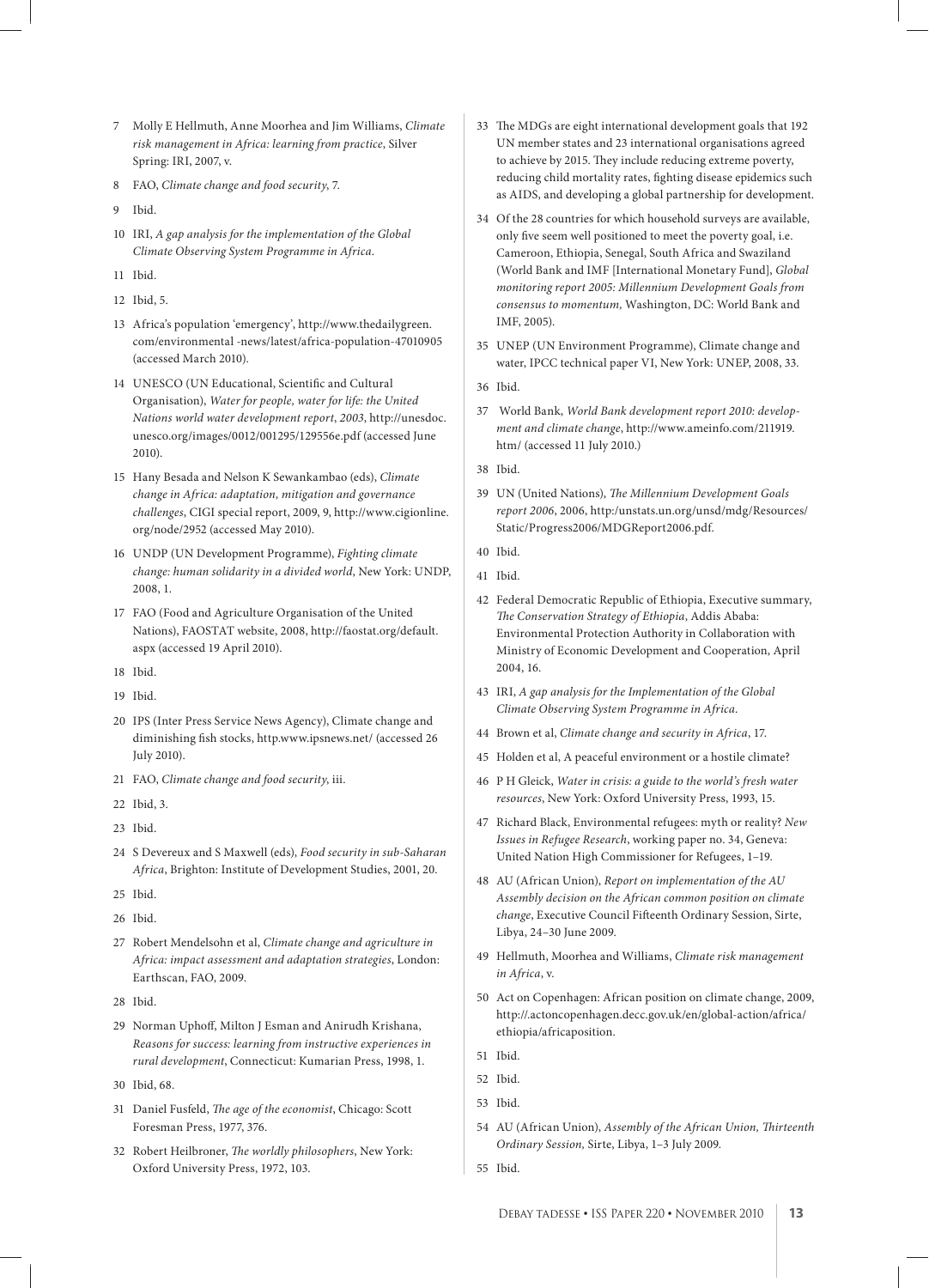- 56 Ibid.
- 57 UNFCCC (UN Framework Convention on Climate Change), *Climate change: impacts, vulnerabilities and adaptation in developing countries*, Bonn: UNFCCC, 2007, 12.
- 58 IPCC Online, Glossary of terms used in the IPCC Third Assessment Report, 2001, http://en.wikipedia.org/wiki/ IPCC\_Th ird\_Assessment\_Report (accessed December 2009).
- 59 Ibid.
- 60 Ibid.
- 61 AU, *Report on implementation of the AU Assembly decision on the African common position on climate change*, 1.
- 62 Ibid.
- 63 AU (African Union), Algiers Declaration on the Deliberations of the Meeting of African Ministers of Environment on Climate Change, Algiers, 19–20 November 2008.
- 64 AU, *Report on implementation of the AU Assembly decision on the African common position on climate change*.
- 65 Kyoto Protocol, http://www.unfcc.int/kyoto\_protocol/ items/2830.php (accessed July 2010).
- 66 AU, Algiers Declaration on the Deliberations of the Meeting of African Ministers of Environment on Climate Change.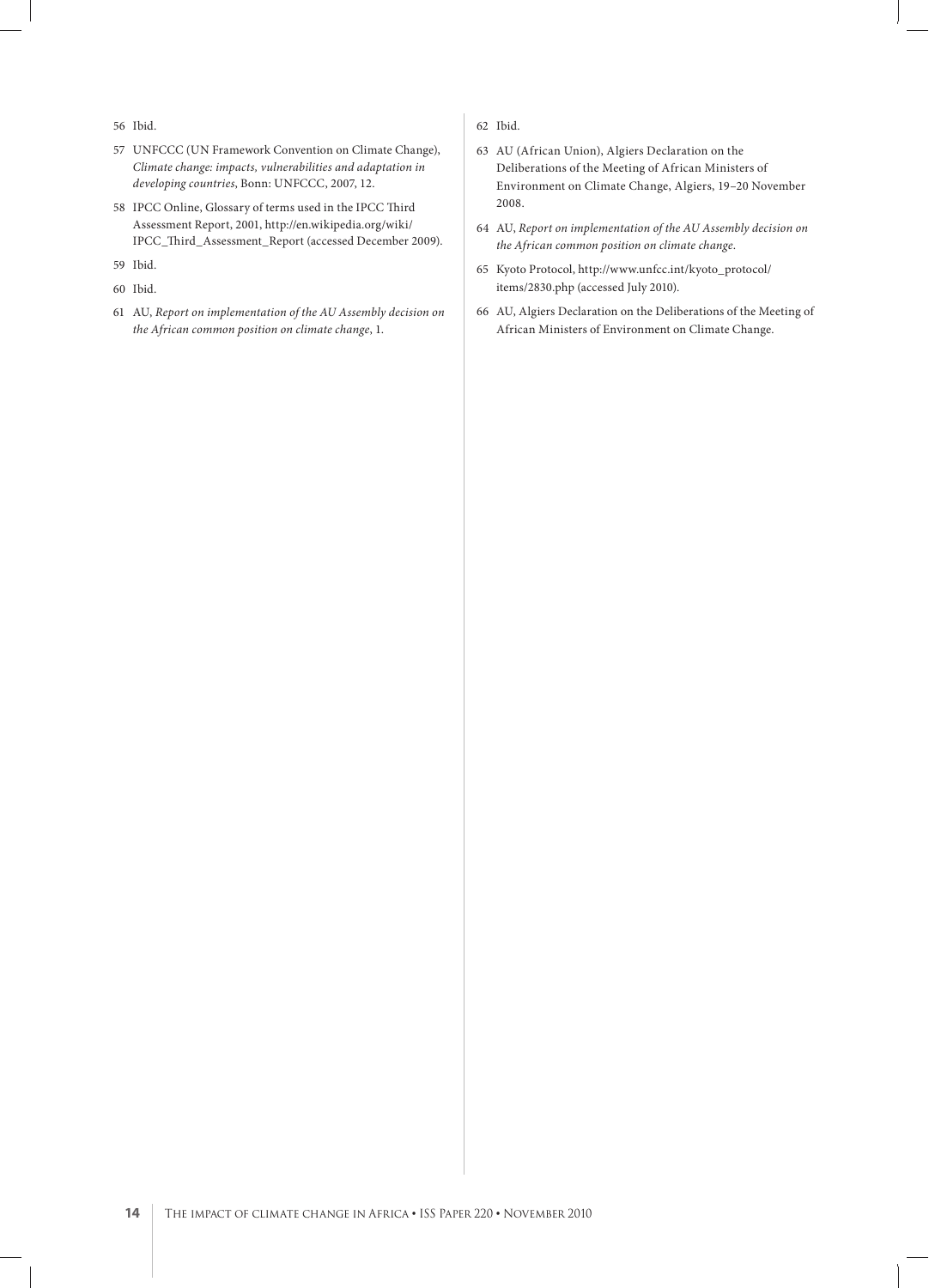## **ANNEXURE 1 – THE 1997 KYOTO PROTOCOL**

The 1997 Kyoto Protocol, which went into effect in 2005, is the major global warming treaty currently in force. Under the treaty, the nations of Europe, Japan, Canada, and most other developed countries committed themselves to reducing greenhouse emissions – mainly carbon dioxide from fossil fuels – which are to blame for global warming. Generally, these nations are supposed to reduce emissions by 5 per cent below 1990 baseline levels by 2012. The US has not ratified the treaty. China, India and other developing countries have ratified it, but are exempted from any obligation to reduce emissions. Notwithstanding the seriousness of global warming, the Kyoto Protocol has failed to reduce greenhouse gas emissions and has had no effect on global warming.

#### **ANNEXURE 2 – UNITED NATIONS FRAMEWORK CONVENTION ON CLIMATE CHANGE (UNFCCC)**

The United Nations Framework Convention on Climate Change (UNFCCC) was adopted on 9 May 1992 by the Intergovernmental Negotiating Committee established for its negotiation. In June 1992 the UNFCCC was opened for signature. It entered into force on 21 March 1994. By August 2005, the UNFCCC had 197 State Parties, making it one of the most universally-supported multilateral environmental agreements.

# **Objective and approach**

The ultimate objective of the Convention is to achieve stabilization of greenhouse gas concentrations in the atmosphere at a level that would prevent dangerous anthropogenic interference with the climate system. Such a level should be achieved within a time-frame sufficient to allow ecosystems to adapt naturally to climate change, to ensure that food production is not threatened and to enable economic development to proceed in a sustainable manner.

All Parties to the UNFCCC are subject to general commitments to respond to climate change. They are required to compile an inventory of their greenhouse gas emission and submit reports, known as national communications, on actions they are taking to implement the Convention. These reports provide the means to monitor progress made by Parties in meeting their commitments and in achieving the Convention's ultimate objective.

To focus their actions, Parties to the UNFCCC must prepare national programmes containing climate change mitigation measures, provisions for developing

and transferring environmentally friendly technologies, provisions for sustainably managing carbon sinks, preparations to adapt to climate change, plans for climate research, observation of the global climate system and data exchange, and plans to promote education, training and public awareness relating to climate change.

Apart from these general commitments, the UNFCCC divides countries into three main groups that are subject to different types of commitments.

*Annex I Parties*, i.e., industrialized countries that were members of the Organisation for Economic Co-operation and Development (OECD) in 1992, and countries with economies in transition *(EIT Parties)* are required to adopt climate change policies and measures with the aim of reducing greenhouse gas emissions to 1990 levels by 2000. They are expected to take the lead in dealing with climate change and must report more often and in greater detail than non-Annex I Parties. The EIT Parties within the Annex I group are given "flexibility" in implementing their commitments, e.g. to select a baseline year other than 1990 for their specific commitments.

*Annex II Parties*, the OECD members within the Annex I group, have special responsibilities in relation to providing financial resources to enable developing countries to undertake emission reduction activities under the UNFCCC and to help them adapt to the adverse effects of climate change. They are also urged to promote the development and transfer of environmentally friendly technologies to EIT Parties and developing countries.

*Non-Annex I Parties* are mainly developing countries. Within this group are subsets of countries recognized by the UNFCCC as being especially vulnerable to climate change or to the potential economic impacts of climate change response measures. The 48 Parties classified by the United Nations as least developed countries (LDCs) are given special consideration under the UNFCCC due to their limited capacity to respond to climate change and adapt to its adverse effects. Non-Annex I Parties have no quantitative obligations under the UNFCCC. Submission of their national communications is tied to funding received to cover their reporting costs. LDCs can submit their national communications at their discretion.

To respond to the needs of the most vulnerable countries, the UNFCCC has provisions on investment, insurance and technology transfer.

To supplement other available funding mechanisms, special funds have been created under the UNFCCC, namely:

■ A **Special Climate Change Fund** (SCCF) that exists to finance projects relating to capacity-building, adaptation, technology transfer, climate change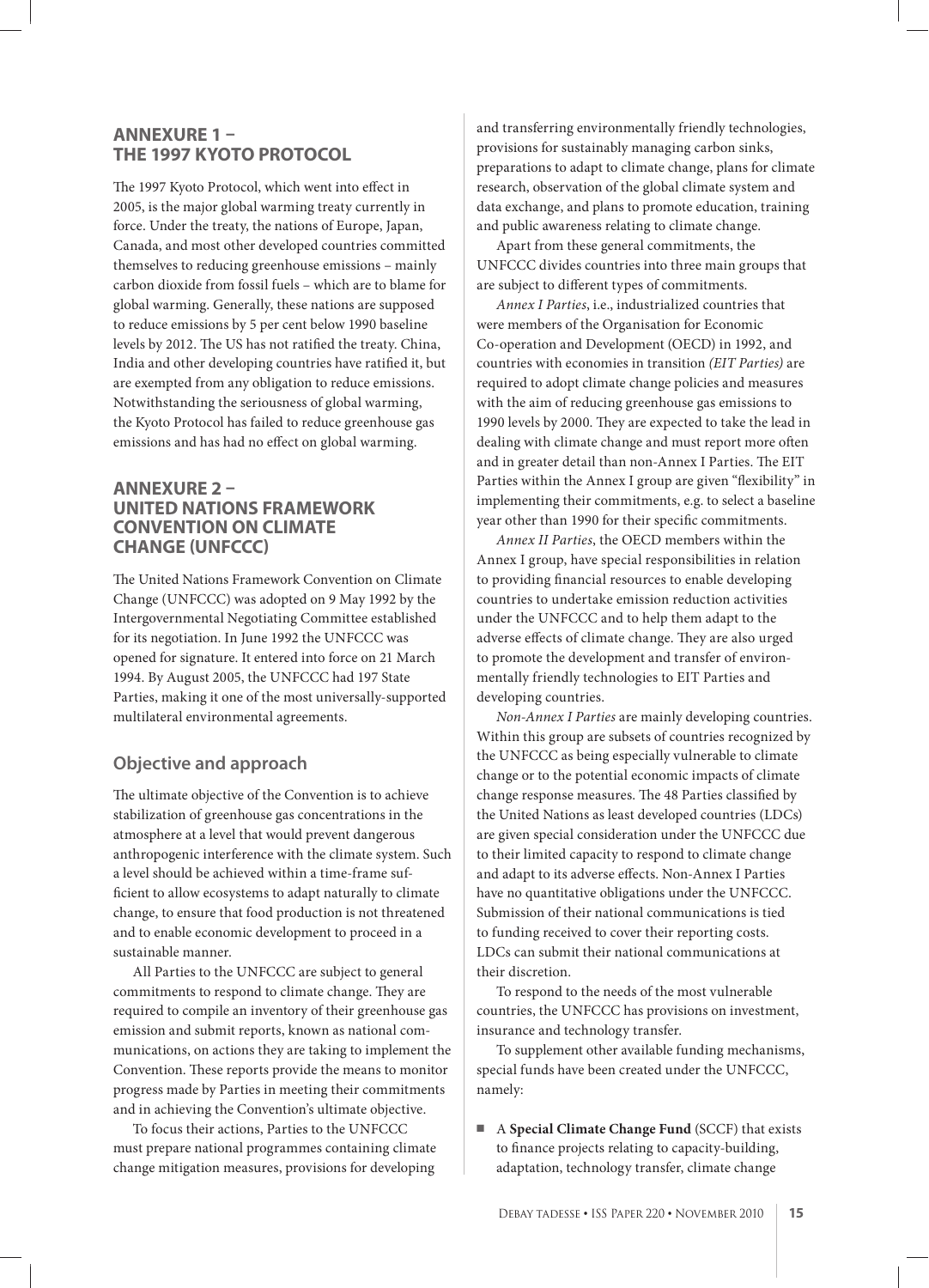mitigation and economic diversification for countries highly dependent on income from fossil fuels

■ A **Least Developed Countries Fund** (LDC Fund) intended to support a special work programme to assist LDCs

#### **Institutional structure**

*Conference of the Parties (COP): This is the supreme* body of the UNFCCC, tasked to review the implementation of the UNFCCC, adopt decisions to further develop the UNFCCC's rules, and negotiate new commitments. The COP currently meets annually.

**Subsidiary Body for Scientific and Technological** *Advice (SBSTA):* SBSTA provides advice to the COP on matters of science, technology, and methodology, including guidelines for improving standards of national communications and emission inventories. SBSTA meets at least twice a year, with its last sessions of the year being held in conjunction with the sessions of the COP.

*Subsidiary Body for Implementation (SBI):* SBI helps the COP to assess and review the UNFCCC's implementation and deals with financial and administrative matters. SBI sessions are held at the same time as SBSTA sessions.

Secretariat: The secretariat is responsible for supporting all the institutions involved in the climate change process, particularly the COP, the subsidiary bodies and their Bureaux. It makes arrangements for sessions of the UNFCCC bodies, helps Parties to fulfill their commitments, compiles and disseminates data and information, and confers with other relevant international agencies and treaties. It is based in Bonn, Germany.

**Financial mechanism:** The Global Environment Facility (GEF) operates the UNFCCC's financial mechanism, which channels funds to developing countries on a grant or loan basis, including funds received from Annex II Parties. The GEF reports on its climate change work to the COP every year. As part of the Marrakesh Accords agreed to at COP 7 (Marrakesh, Morocco, 2001), the GEF expanded the scope of activities eligible for funding, including work on adaptation and capacity-building. The GEF manages the SCCF and the LDC Fund.

*Expert Groups:* The LDC Expert Group, established in 2001, supports LDCs in the preparation of their national adaptation programmes of action. The Consultative Group of Experts on National Communications from Parties not included in Annex I to the Convention (CGE) was established in 1999 to look into ways to improve national communications prepared by non-Annex I Parties. At least one member of the CGE from LDC Parties and at least one member of the CGE from Annex II Parties must be members of the LDC Expert Group. The LDC Expert Group and CGE

report to SBI, which then makes recommendations to the COP. An Expert Group on Technology Transfer (EGTT) was established in 2001 to oversee implementation of the framework for meaningful and effective actions on technology transfer and to identify ways of advancing activities in this area. The EGTT makes recommendations to SBSTA which can then forwarded them to the COP.

**The Intergovernmental Panel on Climate Change** *(IPCC)*: The IPCC, an independent institution created by the World Meteorological Organization and the United Nations Environment Programme, works with the UNFCCC and is a crucial source of information on climate change. It publishes a comprehensive progress report on the state of climate change science every five years, as well as Special Reports or Technical Papers on specific issues at the request of the COP or SBSTA.

#### **Work areas of the Convention**

The Buenos Aires Programme of Work on Adaptation and Response Measures, adopted at COP 10 (Buenos Aires, Argentina, 2004) emphasizes implementation of activities identified in the context of national communications and foresees further action on vulnerability and adaptation as well as information gathering and methodologies.

Capacity building activities are guided by two decisions adopted at COP 7, namely the Framework for Capacity Building in Developing Countries and the Framework for Capacity Building in Countries with Economies in Transition. These frameworks emphasize that capacity building should be country-driven, involve learning-by-doing, and build on existing national and bilateral activities.

To increase and improve the transfer and access to environmentally sound technologies and know-how, the Framework for Meaningful and Effective Actions to Enhance the Implementation of Article 4, Paragraph 5, of the Convention (on technology transfer) was adopted at COP 7.

At COP 8 (New Delhi, India, 2002), a five-year New Delhi Work Programme on Article 6 of the Convention (education, training and public awareness) was adopted. The Work Programme defines the scope of possible activities at national and international levels, encourages the spread and exchange of information and promotes partnership and networking efforts. International partnerships and synergies figure prominently in the work programme.

The centerpiece of work with the LDCs is the preparation of national programmes of action (NAPAs) that are intended to communicate priority activities addressing the urgent and immediate needs and concerns of LDCs relating to adaptation to the adverse effects of climate change. NAPAs are to be prepared in accordance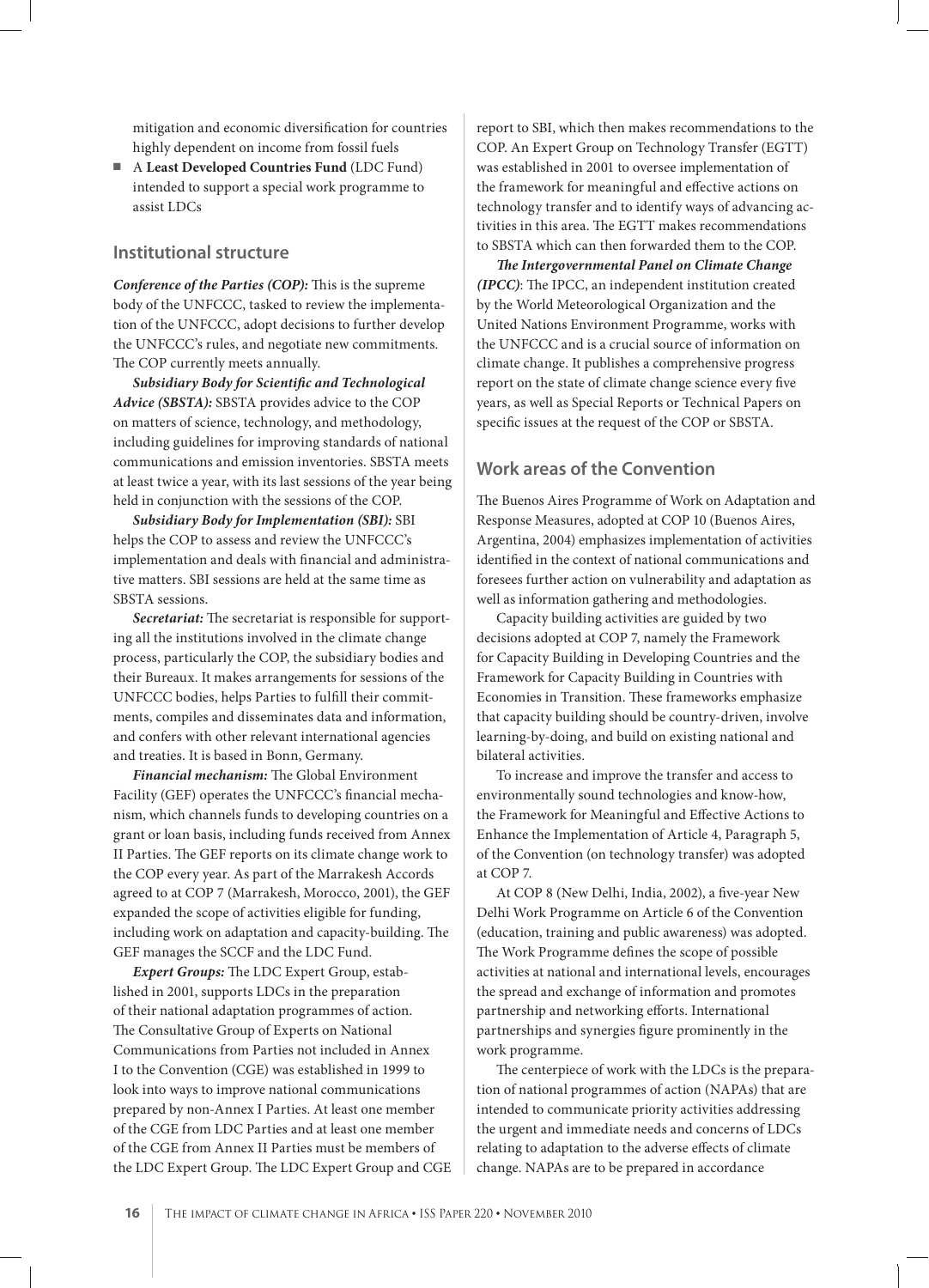with the Guidelines for the Preparation of National Adaptation Programmes of Actions adopted at COP 7.

Source: http://www.tematea.org/?q=node/11 (accessed July 2010).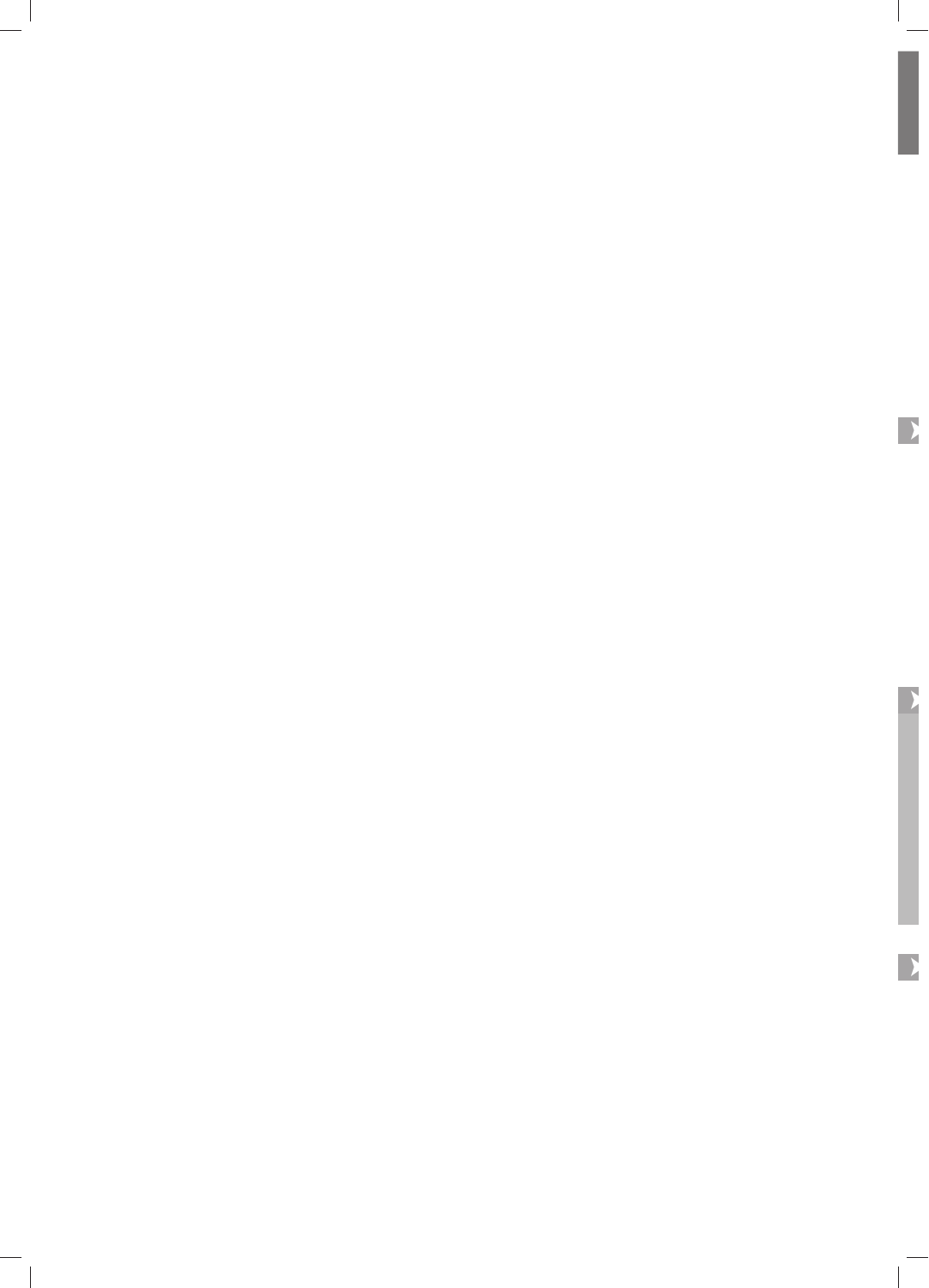

If you would like to subscribe to ISS publications, complete the form below and return it to the ISS with a cheque, or a postal/money order for the correct amount, made payable to the Institute for Security Studies (marked not transferable). Please see ISS website for credit card payment and you may also deposit your payment into the following bank account, quoting the reference: **PUBSPAY**.

# **ISS bank details: ABSA, Brooklyn Court, Branch Code: 632005, Account number: 405 749 8921**

Kindly fax, e.mail or mail the subscription form and proof of payment to: ISS Publication Subscriptions, PO Box 1787, Brooklyn Square, 0075, Pretoria, South Africa. ISS contact details: (Tel) +27 12 346 9500, (Fax) +27 12 346 9570, Email: pubs@issafrica.org Website: www.issafrica.org

Please note that the African Security Review (ASR) will be published by Taylor & Francis. Kindly refer to Taylor & Francis website www.informaworld.com/rasr, subscription requests and inquiries can be forwarded to Helen White (Helen.White  $\omega$ ) tandf.co.uk).

| PUBLICATIONS                                                                         | <b>SOUTH AFRICA</b> | AFRICAN COUNTRIES* INTERNATIONAL |                    |
|--------------------------------------------------------------------------------------|---------------------|----------------------------------|--------------------|
| <b>ISS Monographs</b><br>(Approx. 15 per year)                                       | R 370.00            | <b>US\$</b> 75.00                | <b>USS</b> 95.00   |
| <b>ISS Papers</b><br>(Approx. 12 per year)                                           | R 150.00            | <b>US\$</b> 30.00                | <b>US\$</b> 40.00  |
| <b>SA Crime Quarterly</b><br>(4 issues per year)                                     | R 115.00            | <b>USS</b> 25.00                 | <b>USS</b> 35.00   |
| <b>Comprehensive subscription</b><br>(Monographs, Papers and SA Crime)<br>Quarterly) | R 600.00            | <b>US\$ 130.00</b>               | <b>US\$ 170.00</b> |

| SUBSCRIPTIONS                     | <b>INDICATE COST</b> |                                    |
|-----------------------------------|----------------------|------------------------------------|
| <b>ISS Monographs only</b>        |                      | The mission of the                 |
| <b>ISS Papers only</b>            |                      | <b>ISS</b> is to<br>conceptualise, |
| <b>SA Crime Quarterly only</b>    |                      | inform and enhance                 |
| <b>Comprehensive subscription</b> |                      | the security debate                |
| <b>TOTAL</b>                      |                      | in Africa                          |

\* Angola; Botswana; Burundi; Congo-Brazzaville; Democratic Republic of the Congo; Gabon, Kenya, Lesotho, Madagascar; Malawi, Mauritius; Mozambique; Namibia; Reunion; Rwanda; Seychelles; Swaziland; Tanzania; Uganda; Zambia; Zimbabwe (formerly African Postal Union countries).